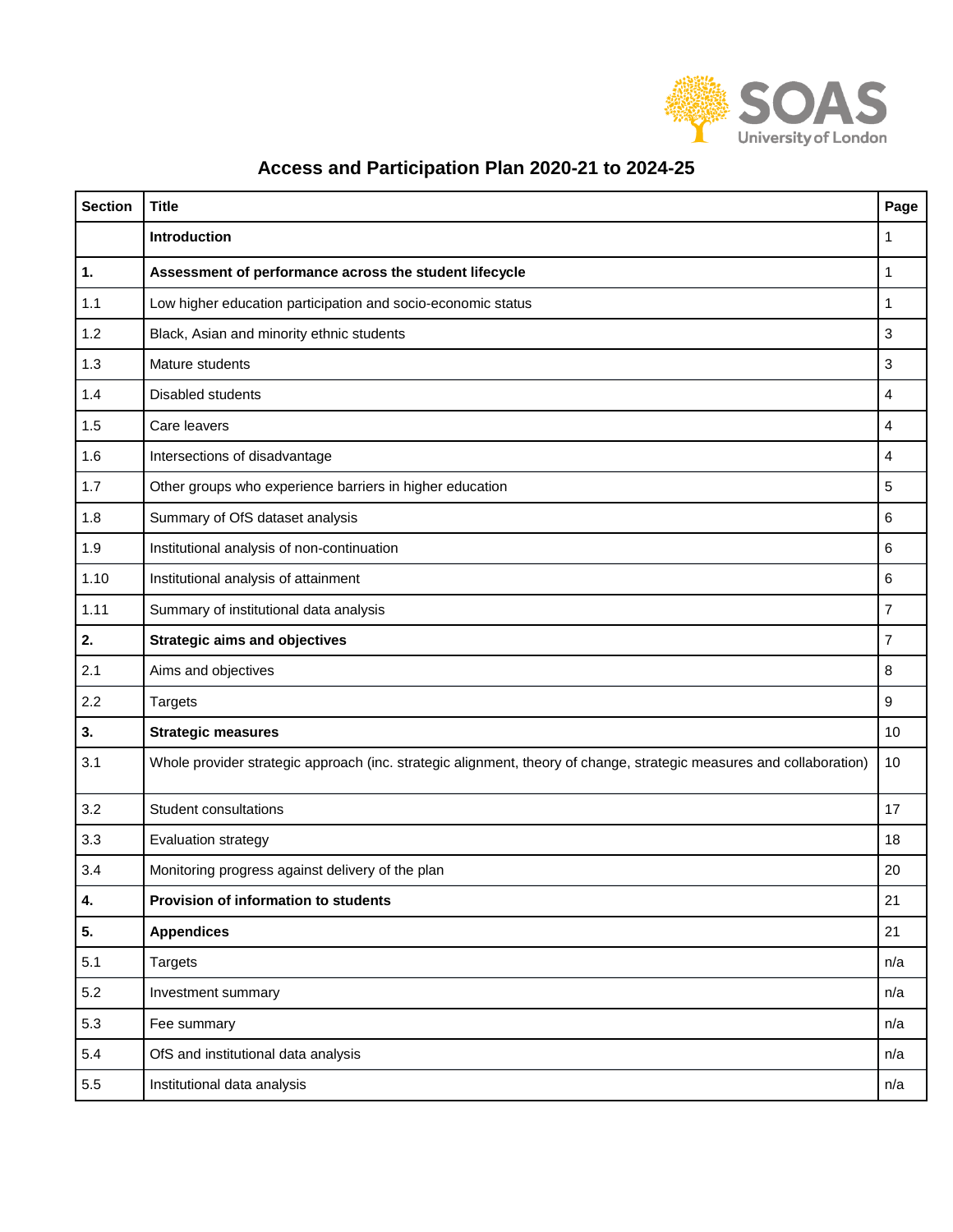#### **Introduction**

SOAS University of London is one of the world's leading institutions for the study of Asia, Africa and the Near and Middle East. SOAS uniquely combines language scholarship, disciplinary expertise and regional focus. We have the largest concentration in Europe of academic staff concerned with Africa, Asia and the Middle East.

We continue to strengthen our importance in the UK and abroad in understanding the world, and excelling in teaching, learning and research. We are committed to diversity and inclusivity and have a continuous commitment to widening access and participation across the student lifecycle. Our assessment of our performance highlights areas of success with diversity at its core; particularly in access. We also face significant challenges in student success where ethnicity and social class appear to unduly affect outcomes. We will put in place measures to address these differentials and increase our investment to meet the challenging targets we have set ourselves.

SOAS has an integrated approach to planning and implementation and this plan is embedded in all institution-wide strategies focused for example on tackling with BAME attainment gap, improving assessment and feedback and academic support. This includes the Learning and Teaching Strategy. In addition, the development of the new institutionwide strategy in Access and Participation will, alongside this Access and Participation Plan 2020-25, set a clear direction to deliver equality of opportunity across all stages of the lifecycle through approaches that are embedded in all functions of SOAS.

#### **1. Assessment of performance**

The sector must make radical change in order to close the gaps shown in the OfS Key Performance Measures. SOAS recognises that social background and identity continue to be key drivers for access and success. That is why we are committed to scrutinising all aspects of our practice in order to make lasting change. It is therefore the most substantive section of this Plan.

This section sets the framework for our strategic aims and objectives, measures to achieve implementation, and evaluation.

In this next phase of implementation in our Access and Participation Plan, SOAS intends to take a more nuanced and granular approach with a thorough analysis of the underlying elements in the data, and enable a more focused response to challenges identified.

#### **1. Assessment using OfS dataset**

The sections below outline the analysis conducted in access, success and progression using the Office for Students' Access and Participation dataset. It includes reflections on the size of any gaps, analysis of the gaps statistical significance and what this might mean for SOAS' strategic aims and objectives.

Unless otherwise stated, references to the OfS dashboard concern the most recent year with publishable data for SOAS, usually 2017/18.

#### **1.1 Low higher education participation and socioeconomic status**

#### **Access**

The gap in access between students from the areas with the lowest HE progression (quintile 1) and students from areas with the highest HE progression (quintile 5) is very large, at 44 percentage points, and seems to be increasing. Conversely there is an inverse gap of -5 percentage points in access between students from areas with the highest levels of deprivation (quintile 1) and students from areas with the lowest levels of deprivation (quintile 5) (i.e. we recruit more students from IMD Q1 than Q5).

This gap is statistically significant using the POLAR4 measure, but not statistically significant using the IMD measure. The trend is persistent using POLAR, and fairly persistent for IMD where the "gap" has fluctuated between -10 and -2 over the past five years.

Whilst SOAS recognises that POLAR evidences significant gaps in participation, we are also aware that POLAR is not the most accurate data source to use for an institution like ours which is based in London and which primarily recruits from London. London has areas of extreme socio-economic disadvantage, but also high levels of participation in higher education when compared with other parts of the country. SOAS remains committed to contributing to reducing national gaps and will continue to use this measure when monitoring access. We will also use IMD data as this makes the nuances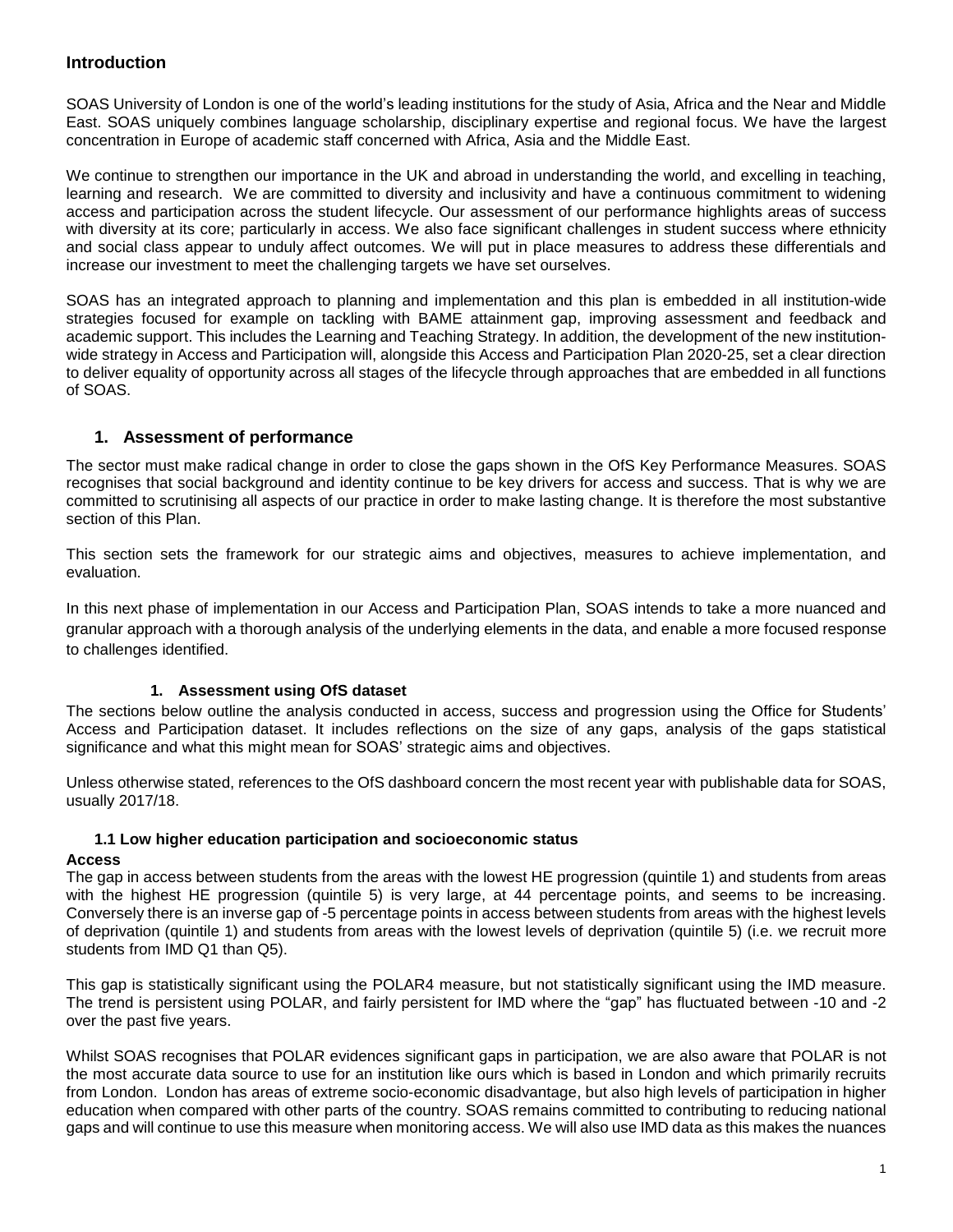of disadvantage in our student population more apparent. Our ambition is to be more representative of the London population split of quintiles<sup>1</sup>.

#### **Non-continuation**

The gap in non-continuation between students from the areas with the lowest HE progression (quintile 1) and students from areas with the highest HE progression (quintile 5) is large, at 10 percentage points - but there is only 1 instance of published data. Data for the previous 3 years which has not been published due to suppression guidelines demonstrates a typical gap of 3-4pp, but with volatility and very large confidence intervals in general. With these caveats, the gap may be growing. Conversely, when students from the highest areas of participation and socio-economic advantage, and the lowest areas of participation and socio-economic advantage are grouped for comparison, the gap is non-existent (i.e. between POLAR Q1+2 and Q3+4+5, and between IMD Q1 and Q5). The data in fact shows that, when grouped, students from the highest areas of socio-economic disadvantage have better continuation rates (with a gap of -1 percentage points). There are no statistically significant gaps. Given the small population sizes using POLAR, we will be focusing on the Q1+2 and Q3+4+5 measures. For IMD there has been a 'good' inverse gap 4 years out of 5, and for POLAR the gap is on a downward trend. This is a positive finding as it suggests there are few gaps at SOAS in non-continuation by socio-economic status.

#### **Attainment**

 $\overline{a}$ 

There is insufficient data for analysing gaps between students from the lowest areas of participation against highest areas of participation (POLAR Q1 and Q5<sup>2</sup> ). We will develop processes over the coming 12 months to monitor this data internally, which is likely to require the combining of a number of yearly cohorts. Overall however students from the areas with the lowest HE participation combined (POLAR quintiles 1 + 2) have better attainment than students from the highest participation areas combined (POLAR quintiles  $3 + 4 + 5$ ), with a gap of -5 percentage points in the most recent data (although it was +5 the preceding year). There is however a large and persistent gap of 10 percentage points between students from the highest areas of deprivation and the students from the lowest area of deprivation (IMD Q1 and Q5), even though it is half the size of the sector gap. Similarly when students from the areas of highest deprivation are combined for comparison with students from the lowest areas of deprivation there is a large and persistent gap of 5 percentage points (IMD Q1+2 and Q3+4+5).

The gaps are not statistically significant. When using the POLAR measure on HE participation and comparing students from the lowest areas of HE participation  $(Q1 + Q2)$  with the students from the highest areas of HE participation  $(Q3+4+5)$ there is a gap in only one year out of four. However, when using the IMD measure the gaps are persistent.

The POLAR data does not present an accurate picture for this measure. However, the gaps split by IMD quintiles are persistent and relatively large. This is an area of concern that SOAS will focus on under student success, particularly as IMD reflects London's patterns of disadvantage and our student body primarily comes from London.

#### **Progression to highly skilled employment or further study**

There is no data for comparing students from areas with the lowest and highest areas of HE participation, whether individually or combined (i.e. POLAR Q1 and Q5 or POLAR Q1+2 and Q3+4+5<sup>3</sup> ). We will develop processes over the coming 12 months to monitor this data internally, which is likely to require the combining of a number of yearly cohorts. The most recent gap, in 2015/16, in progression between students from the highest areas of deprivation and lowest areas of deprivation (IMD Q1 and Q5) was very large and is statistically significant at 20pp, and grew compared to the previous year. However, using TEF4 Subject Pilot individualized data the Progression Gap between IMD quintiles 5 and 1 for DLHE 2016/17 is -3.9pp, a large improvement. Our most recent three years aggregated (as provided in the TEF data) gives a gap of 5.8pp.

When students from higher areas of deprivation are combined against students from lower areas of deprivation (IMD Q1+2 and Q3+4+5) there is no gap in 2015/16 data (and there has been a downward trend).

The POLAR data does not provide us with any evidence on the impact of background on progression. However using IMD we can see there are key gaps which further evidences our rationale for using IMD as a comparative measure throughout the student lifecycle. SOAS have challenges with progression data given our small size with many graduates who work abroad.

#### **1.2 Black, Asian and minority ethnic students**

<sup>&</sup>lt;sup>1</sup> The overall London population is split into quintiles as follows:  $Q1 = 22.5\%$ ,  $Q2 = 29.6\%$ ,  $Q3 = 20.9\%$ ,  $Q4 = 16.2\%$ ,  $Q5 = 11.2\%$ .

<sup>&</sup>lt;sup>2</sup> Due to the small sample size involved the SOAS data has not been published in the OfS Data Dashboard

<sup>&</sup>lt;sup>3</sup> Due to the small sample size involved with the SOAS data, this has not been published in the OfS Data Dashboard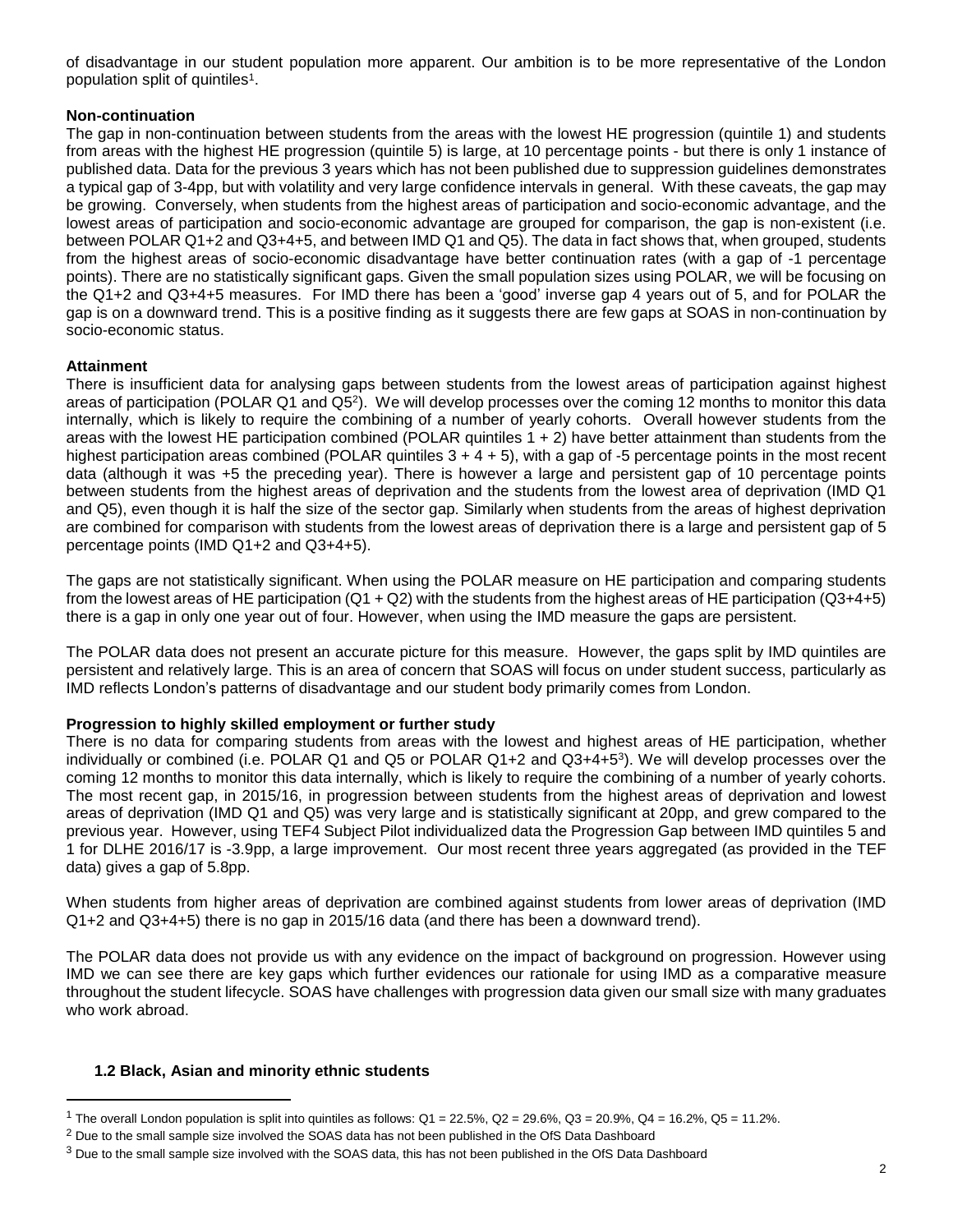#### **Access**

The SOAS intake is very diverse. We have a smaller proportion of White students than the sector as a whole (by 30 pp), and higher for every other ethnicity group. Our institution is exceptionally diverse and we consider this one of our key strengths.

#### **Non-continuation**

The analysis of the gap in non-continuation between White & BAME students shows that by 7 percentage points White students are more likely to withdraw (but this is not statistically significant) and analysis of the gap in non-continuation between White & Black students shows that by 2 percentage points White students are more likely to withdraw (though this is not statistically significant). There is no gap in non-continuation for students of Asian, Mixed or Other ethnicities compared to White students.

However, the SOAS continuation rates for students from the mixed ethnicity BAME group are worse than the sector, 85% compared to 88.8%. Whilst SOAS has relatively small gaps compared to the sector, overall continuation rates need to improve. Further analysis using institutional data has been conducted. This is outlined in section 1.9-1.11.

#### **Attainment**

The analysis of the gap in attainment between Black & White students shows a gap of 15 pp (compared to 23.1pp for the sector). The gap is reducing after a spike of 30pp in 15/16. The analysis on the gap in attainment between BAME and White students shows a gap of 8pp (compared to 13.2pp for the sector). This gap is on a downward trend.

For Asian students, there is a gap of 7pp, which has been relatively stable. There is a gap of a similar size (8pp) for students of Mixed ethnicity. There is no attainment gap for students of the Other ethnicity group.

Whilst SOAS performs well compared to the sector in relation gaps between Black and White students, we have set ourselves the goal of becoming sector leaders in this area of work and have set ambitious targets to eliminate gaps that exist over the next 5 years.

#### **Progression to highly skilled employment or further study**

SOAS does not have any significant gaps in progression to employment between Black and White students (there is no gap), or between BAME and White students (there is an inverse gap of 2 percentage points). There is a small gap of 2 percentage points between Asian and White students, but no gap for either students of Mixed or Other ethnicity. However with high proportions of BAME students in our student body we want to increase the progression for this group, particularly into high skilled employment. Our success in achieving this will be monitored.

#### **1.3 Mature students**

#### **Access**

In 2017/18 the proportion of Mature students in our intake was 21%, 6.8pp lower than the sector. The proportion has decreased since 2013/14, but the 2017/18 data shows a small 1pp increase.. We wish to increase our absolute numbers of mature students.

#### **Non-continuation**

There is a large gap in non-continuation between Young & Mature students. The gap is 13 pp (sector is 7.4pp) It is a large and ongoing gap, which has increased in recent years after a downwards trend, and which we aim to improve.

#### **Attainment**

There is a gap in attainment between Young & Mature students. The gap is 11 pp (sector is 10.3pp) Whilst the gap in attainment is not statistically significant, there is a relatively large and stable gap, which we aim to reduce.

#### **Progression to highly skilled employment or further study**

There is no gap in progression between Young & Mature students. The data shows a -3pp (sector is -3.4pp), although it was a +1 percentage point gap previously. The SOAS gap in progression for mature students is not statistically significant, and suggests mature students have better progression rates compared to young students. This is in line with evidence from across the sector. We aim to improve the outcomes for young students, though the sample size is small compared to other institution.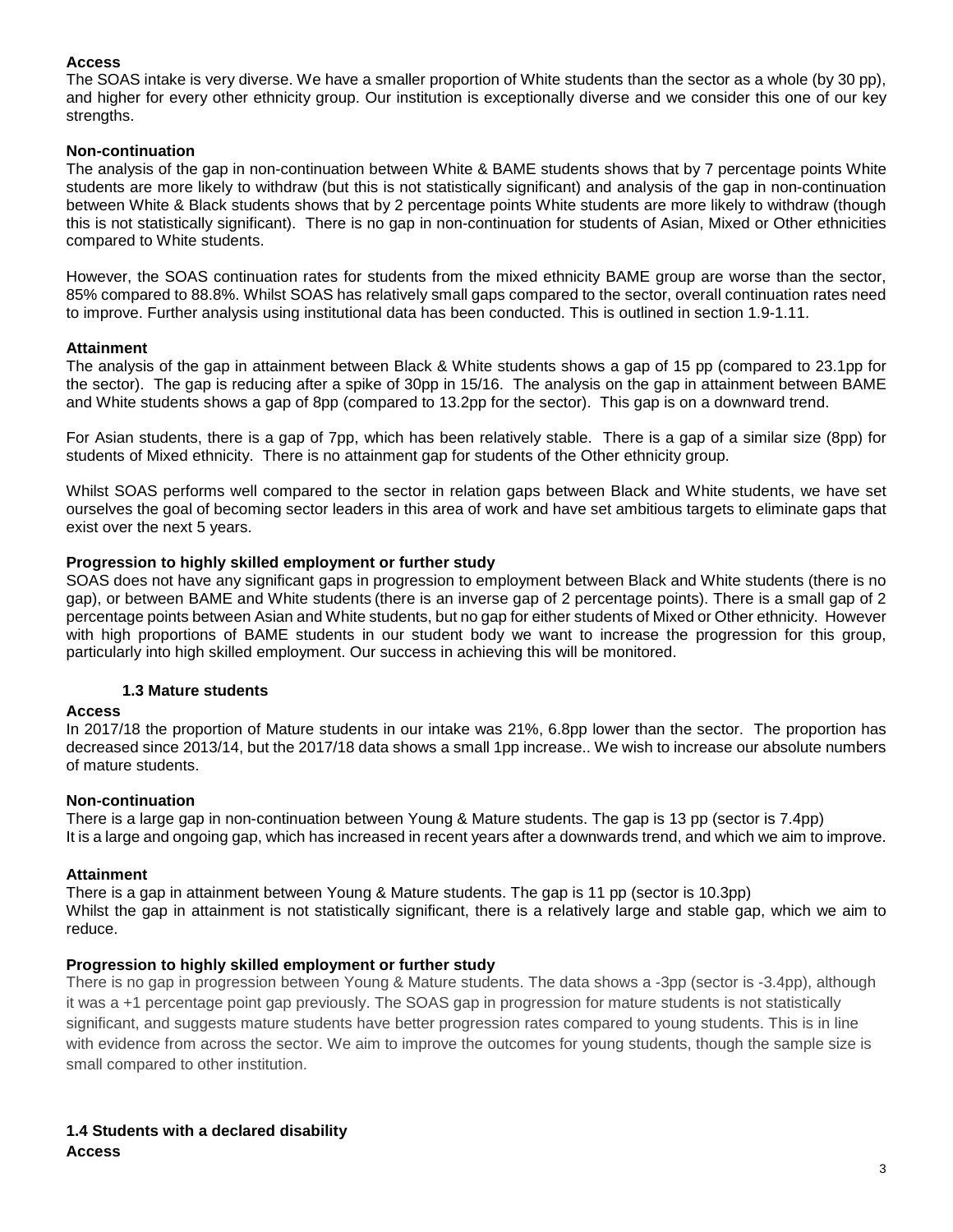In 2017/18 the proportion of disabled students in our intake was 14%, in line with the sector, and continuing at a consistent rate of around 14%. –As mentioned, this is broadly in line with the sector as a whole. The splits of types of disability are in line with the sector also.

We will aim to improve non-continuation for students with a declared disability, whilst maintaining efforts to reduce the barriers in access for students with a declared disability in our five-year strategic approach.

#### **Non-continuation**

The size of the gap between students not known to have a disability and those with a declared disability is 1pp (the same as the sector), an increase since the previous year. In terms of specific categories of disability, the gap is by far the biggest (10pp) between students with a declared mental health disability and students not known to have a disability. The overall gap is not statistically significant, however this is a persistent gap on a rising trend albeit with some fluctuation. The gap is largest for students with declared mental health conditions and this will be our area of focus.

#### **Attainment**

There is a 2pp difference in attainment between students not known to have a disability and those with a declared disability (the sector is 2.8pp). The gap is not statistically significant, and has a very slightly rising trend. Although the gap is small, it is persistent (and an OfS KPM), therefore this will be a focus for our priorities.

#### **Progression to highly skilled employment or further study**

There is no statistically significant gap in progression between students not known to have a disability and those with a declared disability though there is a very, very slightly rising trend over the past 5 years. This will be monitored but is currently not an area of concern from the data.

#### **1.5 Care leavers**

The SOAS intake for students with a declared care leaver background is very small. In the 2018 intake, for example, there were fewer than five students. Numbers of this magnitude mean that a quantitative analysis of outcomes is unlikely to provide meaningful insight. However, we know from national research<sup>4</sup> that few care leavers access higher education and of those that do, a disproportionate number withdraw. We commit to collecting and reporting on all stages of the lifecycle for care-leaver students by the end of 2019-20.

During the access stage we will continue to use disclosures through UCAS applications to monitor the number of applications received and will continue with our current practice of considering declared care leaver status as a key factor in our contextual approach to admissions., We will supplement this quantitative data gained in the application stage with qualitative information obtained through interviews with these applicants, undertaken by the dedicated member of staff for care-leavers. During the success stage, we put in place in 2018-19 systems whereby when a student declares they have a care leaver background, SOAS monitors their progression across the lifecycle. The information is held on our student records system, and in due course this will enable more accurate reporting. We will also conduct focus groups on an annual basis to gain greater insight into the student experience for care leavers at SOAS. Our approach to the progression stage will focus on qualitative analysis, proactively contacting care-experienced graduates at key points in the first two years after graduation to gather insights to feedback into the development of our practice in the earlier stages of the student lifecycle. We have outlined above the changes which we put in place in 2018-19 but recognize considerably more needs to be done, and we will report on progress to TeLSOC (Teaching, Learning and Student Outcomes Committee).

#### **1.6 Intersections of disadvantage**

In access, there is a large gap between IMD Q1+2 BAME (splitting students four ways by White/BAME and IMD Q1+2 / Q3+4+5, this is SOAS' largest group at 35% of our intake, a much higher proportion than the sector), and IMD Q1+2 White (SOAS' smallest group at 9% of our intake, considerably smaller than the sector). Conversely, in success, White students from IMD Q3+4+5 are consistently at least 11pp more likely to get a good degree than BAME students in IMD Q1+2 (although this gap is not statistically significant).

In terms of progression, the gaps for intersectional splits using IMD and ethnicity fluctuate year on year or are not very large. This part of the life cycle has the smallest sample size of all, and an intersectional approach here reduced the sample sizes further, meaning that it is difficult to get a coherent story out of the data. As a result, analysing intersections of disadvantage using the OfS dataset for progression does not reveal additional issues compared to the single factor analyses above.

 $\overline{a}$ 

<sup>4</sup> NNECL (2017) *Moving On Up*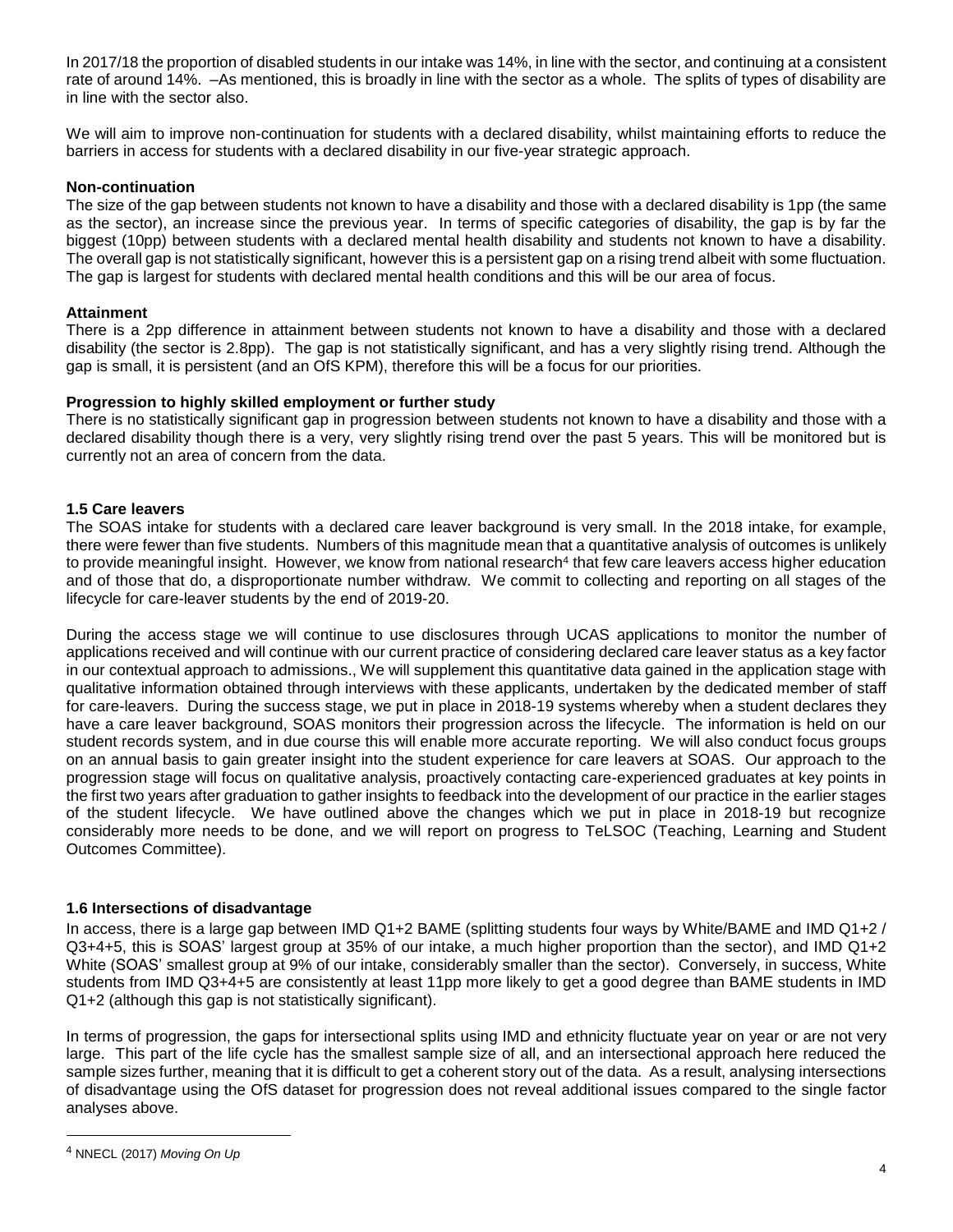The gaps are not statistically significant, however they are consistent and persistent. It is vital to note that the data shows that socio-economically advantaged White students have better outcomes, even though the largest proportion of SOAS' intake are BAME and socio-economically disadvantaged. This is a clear issue that will be given priority.

In 2017/18, the WP team employed two student activists to undertake research into the student experience of those who face intersections of disadvantage. The findings of this research were published internally in 2018/19 and form a key starting point in increasing our understanding of how to reduce barriers for those who experience intersections of disadvantage.

#### **1.7 Other groups who experience barriers in higher education**

#### **White students from lower socio-economic backgrounds**

A report published by the National Education Opportunities Network (NEON) in 2019, stated that white young people in receipt of free school meals (FSM) are the least likely, alongside those with Gypsy/Roma backgrounds, of any group to enter HE. The same report also highlighted that the numbers of white children from FSM backgrounds are very small. By contrast, "White students make up the majority of those in areas where HE attendance is the lowest. In over 50% of institutions less than 5% of their students were white and from low HE participation backgrounds."<sup>5</sup> According to the NEON report, SOAS had zero acceptances (rounded to the nearest five) from white students from low participation neighbourhoods via the UCAS main scheme in 2017. (This excluded clearing and direct applications**)** 6 .

Acknowledging the challenges in improving access for these specific groups, in 2019/20 SOAS will partner with The Elephant Group, a new social mobility charity led by head-teachers with hubs in London, Sheffield and Northampton. There are 7 secondary schools in the London Hub and another three are looking at joining in 2019-20. University partners include: Oxford, Cambridge, King's College London and the University of Exeter. 180 Year 12 students are selected annually to take part in a two-year programme aimed at increasing progression to selective universities. Partner HEIs either provide priority booking or bespoke activities to Elephant Group students and receive school level data on students' performance and results as well as progression at the end of Year 13. Hubs outside London also have the potential benefit of reaching greater numbers of disadvantaged white students and/or students from POLAR Q1 and Q2.

#### **Students estranged from their families**

 $\overline{a}$ 

In 2018 SOAS undertook a project to review the information, advice and guidance provided to our students who are estranged from their families. Starting with a publicity campaign during Estranged Students Solidarity Week, the project culminated in a comprehensive report which reviewed current practice at SOAS in different areas and identified recommendations across the student lifecycle, many based on best practice identified by Stand Alone. We have since implemented a number of these recommendations, such as to prioritise outreach applications from students estranged from their families, and to appoint a designated member of staff for estranged students.

For 2019-20 we have added a question regarding estrangement into the undergraduate enrolment form which will enable systematic collection of data and reporting of performance in each stage of lifecycle as this cohort progresses through their studies (access data from 2019/20, continuation from 2020/21 and so on). In the meantime, we will conduct regular focus groups or interviews with estranged students to respond to issues and improve our practice further. This follows our commitment to researching how intersections of characteristics can affect gaps at all stages of the lifecycle and building the evidence base of these groups which will be conducted in 2019-20 as part of the implementation plan for the 2019-20 access and participation plan.

<sup>5</sup> NEON, 2019. Understanding access to higher education for white students from lower socio-economic backgrounds. <sup>6</sup> Ibid, pp 33.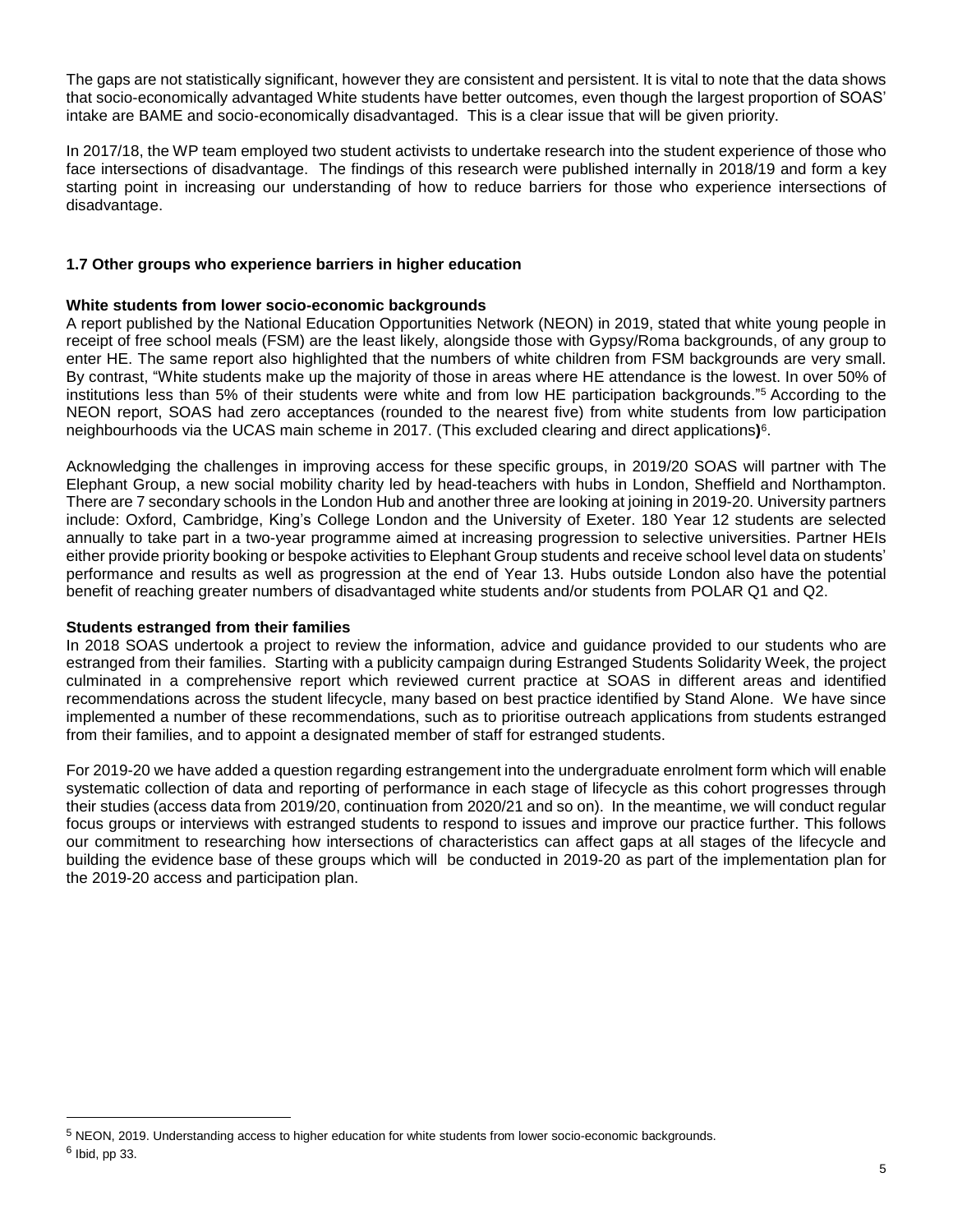#### **1.8 Summary outcomes in access, continuation, success and progression using OfS dataset**

Drawing together the analysis from sections 1.1 - 1.7 we can see that:

- Intersectional analysis is critical to identifying persistent areas of disadvantage and successes e.g. SOAS recruits more BAME students from IMD quintiles 1 and 2 than other groups; this is a real success story and shifts our focus onto the success and progression of this group of students
- SOAS has very few White students from IMD quintiles 1 and 2, very few students from POLAR quintile 1, very few care-leavers, and comparatively few mature students. This is a challenging picture especially in relation to how we can contribute to reducing national gaps even if some of the gaps are explained by our London location and small and specialist nature. These gaps are largely long-standing and progress towards reducing them has been limited. SOAS will need to develop innovative approaches (appropriately evaluated) to close these gaps.
- In terms of non-continuation, White students, mature students and students with declared mental health conditions are more likely to withdraw, but generally 'class' as identified either through POLAR or IMD doesn't seem to result in a gap. SOAS needs to conduct tailored qualitative analysis co-created with students to unpick this accurately, and this will continue to be part of the strategic approach.
- When looking through the POLAR lens there is a small gap in attainment. However there is a large gap by IMD, a gap for Black and BAME students (although smaller than the sector), a large and stable gap for mature students, and a small but persistent gap for students with declared disabilities. Given our intake, it's also a concern that White students from IMD quintiles 3-5 are 10 percentage points more likely to get a good degree than BAME students from IMD quintiles 1-2. The consistency and persistence of these gaps justifies these continuing to be a primary focus. SOAS has already undertaken significant work on reducing the BAME attainment gap, which is being led by Dr Deborah Johnston (Pro-Director Learning & Teaching).
- SOAS will be using IMD as the principal criterion for analysis rather than POLAR. This is because few significant gaps are shown when using POLAR, however when using IMD gaps appear at every stage of the student lifecycle after access. Further rationale on this approach is outlined in section 2.2 below.

#### **1.9 Institutional analysis of non-continuation**

SOAS has conducted institutional analysis of non-continuation and attainment rates, which has focused on the impact of a student's department, age, disability type, household income, and ethnicity. The analysis evidences a significant challenge which informs our strategic aims, objectives and investment.

Our non-continuation rate overall is high, and there is significant variability across different departments with a number having particularly high rates of non-continuation. This must be factored into future interventions.

In terms of household income, students with a household income of zero have the highest rate of non-continuation. Students with a household income between £25 000 and £42 000 had a 4 percentage point higher rate of noncontinuation than those with a household income above zero and below £25 000 (who would generally receive financial support from SOAS). In addition, and of concern, is that mature students show a worse continuation rate within every household income band. An analysis of non-continuation by entry qualification indicates that overall, students who entered SOAS with an Access to HE Diploma or a BTEC qualification have significantly higher non-continuation rates, with some variance where particular departments have good practice in supporting students with these qualifications.

#### **1.10 Institutional analysis of attainment**

In terms of attainment analysis, a series of binomial logistic regressions were performed to ascertain the effects of several variables and student characteristics on the likelihood of achieving a 2:1 or higher. Each model included a range of 3 to 9 variables, which included department, ethnicity, tariff, SEC, IMD, term-time accommodation, commuting time, parental education and disability.

The analysis found that tariff points on entry emerged as the strongest predictor of the chances of a student achieving a 2:1 or higher. However, this variable has a strong correlation with ethnicity and therefore on explaining the attainment gap. Other variables which were identified as relevant predictors included department, commuting times, parental education, IMD and term-time accommodation. For example, increasing IMD deciles was associated with an increased likelihood of obtaining a 2:1 or higher, as was decreasing commuting time.

An additional analysis was conducted by entry qualification which identified significant gaps where intersections of disadvantage combined. Noting this, analysis was conducted on the interaction between entry qualification and the indices of multiple deprivation. This demonstrated that 54% of SOAS students came from the five most disadvantaged IMD deciles, and that students from the highest areas of deprivation are most likely to enter SOAS with an Access to HE Diploma or BTEC qualification. This underlines the link between entry qualification, social disadvantage and ethnicity.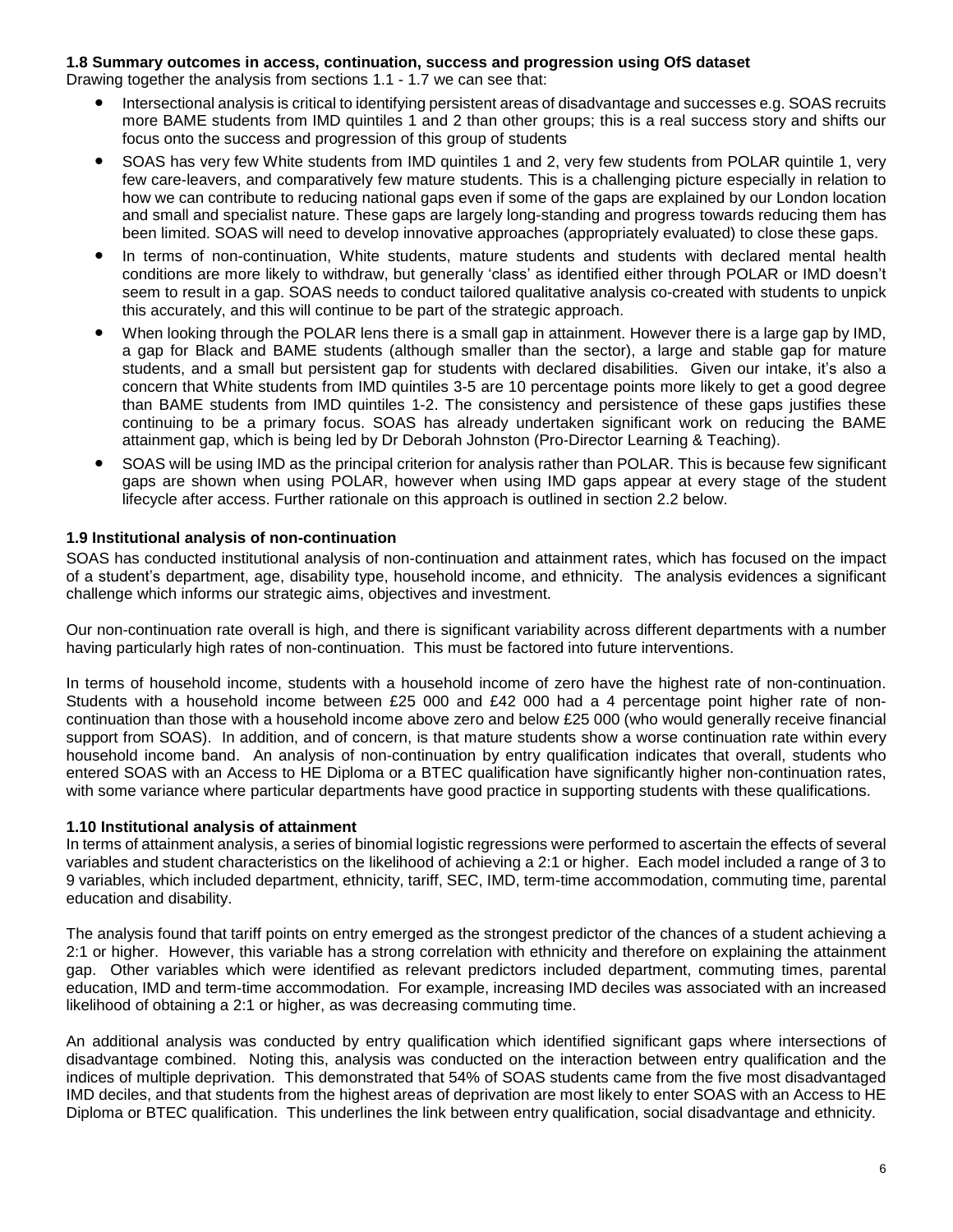It should also be noted that separate analysis of attainment using household income data shows that students from lower household incomes that achieve honours, are less likely to achieve a 1st or 2:1, although there are variations across academic departments. This variation across academic departments is crucial to understanding what is happening at an institutional level. A number of departments have both poor rates of non-continuation and significant gaps in attainment.

#### **1.11 Summary of institutional data analysis**

Drawing together the analysis on non-continuation and attainment from sections 1.9-1.10 we can see that:

- Non-continuation rates across the institution require improvement, but that further to this institutional averages do not tell the full story as there is significant variation at a departmental level. Future work must take this departmental variability into account.
- Students with particular circumstances have higher non-continuation rates. These include students who enter with lower tariff points, students with a very low household income, and students who enter with BTECs or Access to HE Diplomas. It should be noted that these characteristics may, and indeed do, intersect with each other and other characteristics that form part of the OfS Access and Participation Dataset. These students are also more likely not to achieve a good honours degree (1st or 2:1).
- Tariff points on entry have been identified as the strongest predictor of the chances of students achieving a good honours degree. However, there are other student circumstances that have been identified as relevant predictors of a good honours degree such as commuting times, IMD decile and the nature of their term-time accommodation.
- It is crucial to conduct fine-grained analysis on non-continuation and attainment to understand the interaction of these two stages of the student lifecycle. Our analysis shows there are challenges at both stages for students with particular characteristics

#### **2. Strategic aims and objectives**

#### **2.1 Aims and objectives**

SOAS' overarching strategic aims in respect of the delivery of equality of opportunity and outcomes for all **students are embedded within the SOAS Vision and Strategy 2016-2020. These are:**

- 1. To produce high quality graduates who understand and engage with the world and the regions in which we specialise. This is underpinned by a desire to provide students with an internationalised experience and a global perspective together with an interconnected view of the world. This is fundamental to our widening access and participation approach, which reflects and is strengthened by the School's specialism.
- 2. To develop well rounded individuals who can make a difference in their communities and in the world. This is facilitated by a unique and fulfilling student experience so that students graduate from SOAS with a sense of purpose and responsibility, openness to new ideas, a thirst for lifelong learning, and transferable skills. These are core considerations in our approach where fulfilling academic and personal potential, and providing equality of opportunity in prospects post-graduation are crucial for students from backgrounds underrepresented in higher education.

We have a commitment to increase the participation of students from a variety of underrepresented backgrounds to ensure that the transformative nature of a SOAS education can be experienced by all.

#### **Summary of target groups:**

Based on our assessment of performance across the student lifecycle, we will be targeting the following underrepresented groups in our access and participation work:

- 1. Those living in areas of low HE participation access, non-continuation and progression
- 2. Those from lower household income non-continuation and attainment
- 3. Those from lower socio-economic status groups access, attainment, progression
- 4. Those from Black, Asian and Minority Ethnic Groups all stages of lifecycle
- 5. Mature students non-continuation and attainment
- 6. Those with a declared disability access, non-continuation and attainment
- 7. Care leavers all stages of lifecycle
- 8. Intersectionality (specifically BAME students from IMD Q1+2) all stages of lifecycle

#### **Measurable objectives:**

The objectives below clearly align to our overarching strategic aims and to making progress to improve the outcomes of the student disadvantage outlined in our assessment of performance.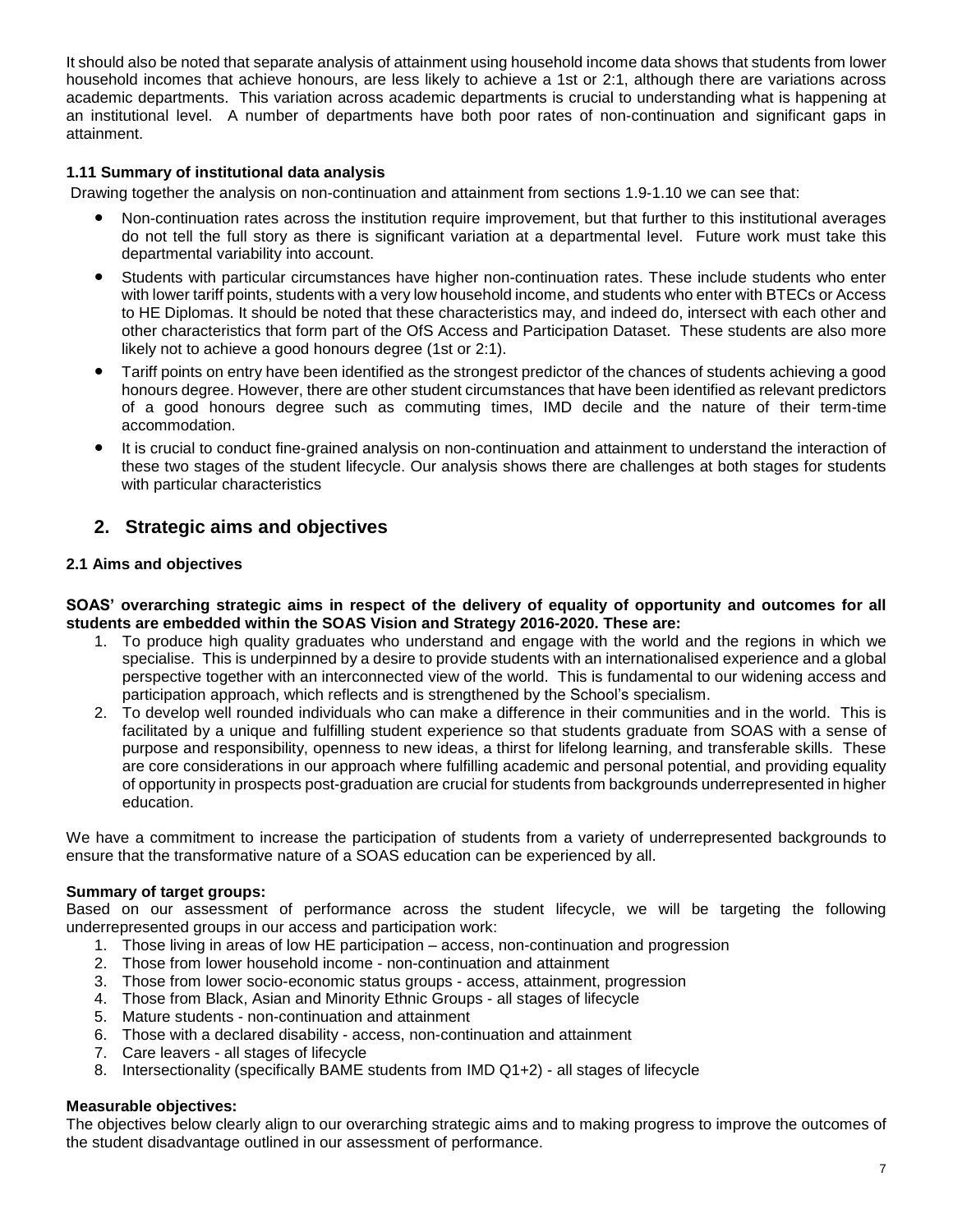| <b>Target Group</b>                                                                                                                              | <b>Objectives</b>                                                                                                                                 | <b>Context</b>                                                                                                                                                                                                                                                                                                                                                                                                                                                                                                                                                                                                                                                    |
|--------------------------------------------------------------------------------------------------------------------------------------------------|---------------------------------------------------------------------------------------------------------------------------------------------------|-------------------------------------------------------------------------------------------------------------------------------------------------------------------------------------------------------------------------------------------------------------------------------------------------------------------------------------------------------------------------------------------------------------------------------------------------------------------------------------------------------------------------------------------------------------------------------------------------------------------------------------------------------------------|
| Students living in<br>areas of low HE<br>participation                                                                                           | To eradicate the gap in access<br>over the next 25 years                                                                                          | This is a key area of focus for the School. Significant efforts have been<br>made over the years to reduce this gap. Our student intake primarily<br>consisting of young people from London, where there are few LPNs. The<br>first 5 years of progress towards this target will follow the trajectory of the<br>OfS key performance measure from our current position to align with a<br>reduction of the gap from our current position. This period will also consist<br>of capacity building, before significantly accelerating the reduction of the<br>gap in the longer term. This objective will be measured using the Access<br>and Participation Dataset. |
| Students from lower<br>socio-economic<br>status groups (IMD)                                                                                     | To eradicate the gap in degree<br>attainment over the next 7 years<br>To eradicate the gap in<br>progression outcomes over the<br>next 5 years    | This is to be achieved in the context of maintaining a considerable<br>proportion of our student intake from lower IMD quintiles. Quicker progress<br>is expected at the student success stage compared to progression as with<br>progression more factors are outside the School's direct control. These<br>objectives will be measured using the Access and Participation Dataset.                                                                                                                                                                                                                                                                              |
| Students from Black,<br>Asian and Minority<br><b>Ethnic Groups</b>                                                                               | To eradicate the gaps in non-<br>continuation and degree<br>attainment over the next 5 years                                                      | Given our regional specialism and the nature of our intake, we ascribe<br>particular importance to eradicating these gaps and becoming a sector<br>leader over the next decade. SOAS will continue to deliver our action plan<br>in Decolonisation, part of which works with academic and professional<br>service colleagues to supports the success of BAME students.                                                                                                                                                                                                                                                                                            |
| Mature students                                                                                                                                  | To eradicate the gaps in non-<br>continuation and degree<br>attainment over the next 15 years                                                     | Our focus will be on improving outcomes for mature students during the<br>student success phase of the lifecycle. This has been a significant issue<br>across the sector and we recognise we have considerable distance to travel<br>to eradicate gaps, which is why the objective is set over a longer time<br>period. During this time period we will increase our absolute numbers of<br>mature students. These objectives will be measured using the Access and<br>Participation Dataset.                                                                                                                                                                     |
| Students with<br>declared disabilities                                                                                                           | To eradicate the gaps in non-<br>continuation over the next 5<br>years                                                                            | Quicker progress is expected at the student success stage compared to<br>access, since with access more factors are outside the School's direct<br>control. Whilst we have a commitment to support success for this group, we<br>acknowledge that support and advice is crucial, especially where not<br>continuing may be the students' best decision. This objective will be<br>measured using the Access and Participation Dataset.                                                                                                                                                                                                                            |
| Care leavers                                                                                                                                     | To put in place mechanisms over<br>the next 5 years that monitor the<br>progression of care leavers at<br>each stage of the student<br>lifecycle. | As a small and specialist institution, we do not expect the numbers of care<br>leavers at SOAS to reach a large enough number to be able to accurately<br>measure gaps in different stages of the life-cycle. As such, our objective is<br>to incorporate sector best practice into the access, student success and<br>progression stages.                                                                                                                                                                                                                                                                                                                        |
| Other groups who<br>experience barriers<br>to higher education<br>(estranged students,<br>refugees, Gypsy,<br>Roma and Traveller<br>communities) | To put in place a series of<br>measures across each stage of<br>the student lifecycle based on<br>sector best practice over the next<br>5 years   | As a small and specialist institution, we do not expect the numbers of<br>students at SOAS from these groups to reach a large enough number to be<br>able to accurately measure gaps in different stages of the life-cycle. As<br>such, our objective is to incorporate sector best practice into the access,<br>student success and progression stages.                                                                                                                                                                                                                                                                                                          |
| <b>BAME</b> students from<br>IMD quintiles 1 & 2                                                                                                 | To eradicate the gap in degree<br>attainment over the next 5 years                                                                                | Given our regional specialism and the nature of our intake - with a large<br>proportion of students from this group, we ascribe particular importance to<br>eradicating this gap. In this instance we have chosen BAME students for<br>the measurable objective to increase the cohort size and reduce the year-<br>on-year variation that may arise from smaller numbers. This objective will<br>be measured using the Access and Participation Dataset.                                                                                                                                                                                                         |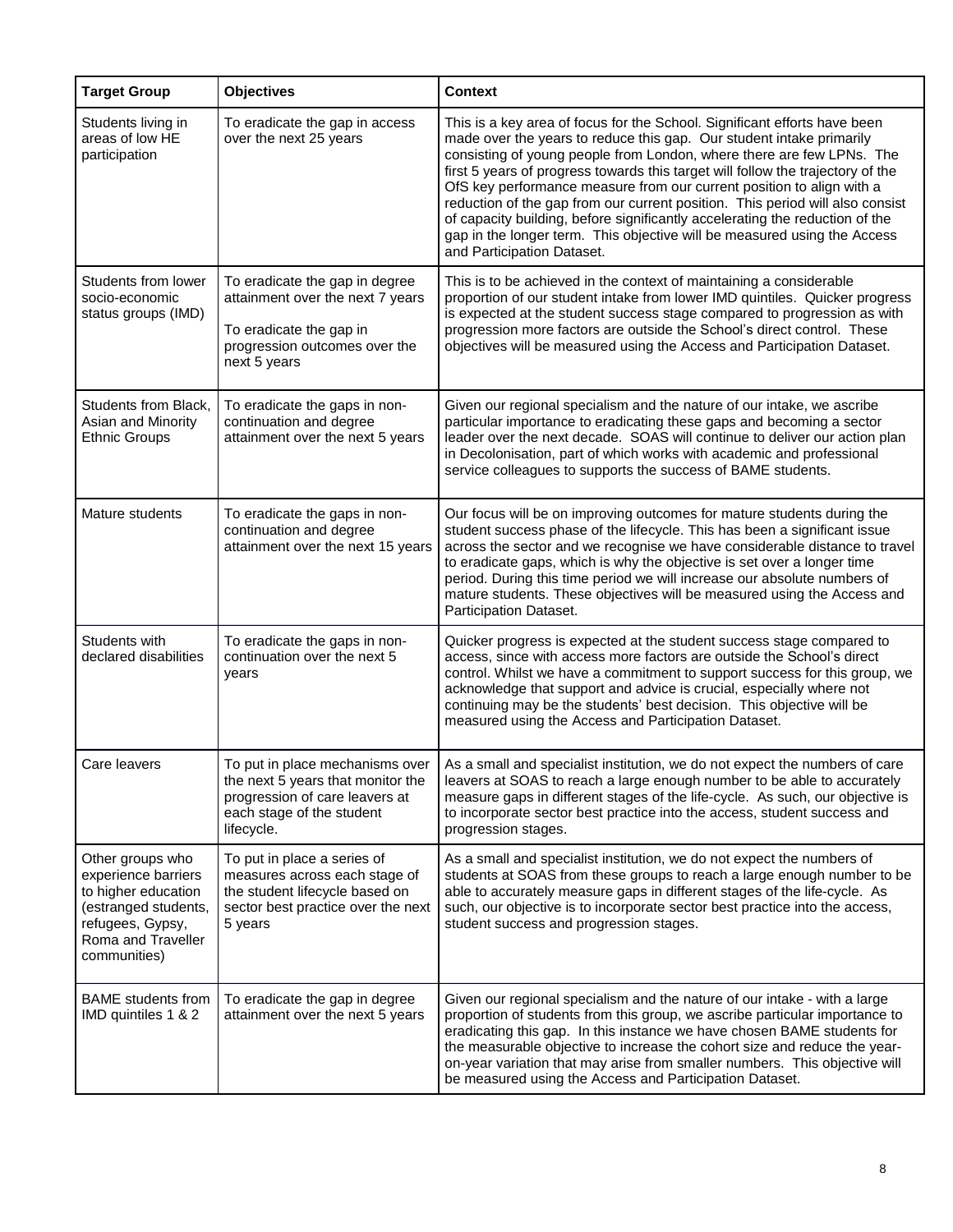In addition to the measureable objectives outlined above, our assessment of performance shows areas that we have identified as important to commit to within the scope of this plan. All of the commitments outlined below will be tracked and monitored as part of our process of implementing this plan. The areas are as follows:

- A commitment to eliminating the degree attainment gap for students with known disabilities this is a key performance measure for the OfS and our aim is to eliminate this gap within 3-4 year period; that is to 0%. The key measure to deliver this commitment will be the embedding of the new Mental Health Strategy in 2019/20 and 2020/21.
- Commitment to increasing the proportion of mature students at SOAS over the next 5 years whilst our focus will be primarily on improving outcomes for mature students, we will ensure we continue to deliver the measures that are currently in place to support learners from this group into HE. Our aim is to increase the proportion of mature students to 25% to align with the sector. This will be done by increasing our work with partner FE colleges on long term attainment programmes and increasing community outreach from 2020/21 onwards.
- A commitment to increasing the proportions of students with known disabilities work has already begun on this measure through changes implemented in the Student Advice & Wellbeing department. The measures outlined in the strategy will help support increasing the proportion of this group to 20% over the next 5 years.
- Commitment to eliminating the gap in POLAR Q1 continuation and progression as part of our aim to improve overall non-continuation rates, and progression rates for target students, we will eliminate the gap (that is to reduce gap to 0%) in outcomes over the next 5 years for students from POLAR Q1 by closely monitoring their engagement in student success measures and implementing targeted measures where appropriate from 2020/21 onwards
- A commitment to increasing the non-continuation rates of black students over the next 5 years, in line with our focus on improving overall non-continuation rates and on the experience of black students, we will eradicate the non-continuation gap between black students and white students (reduce the gap to 0%) from 2020/21 onwards
- Commitment to improving the attainment rate for students entering SOAS from BTEC qualifications our institutional analysis evidences significant differences in the percentages of students from BTEC qualifications achieving a good degree compared with other qualifications. Over the next 5 years we will increase the percentage of this group to 62% achieving a good degree by implementing focused academic department interventions from 2020/21 onwards.
- A commitment to systematically collecting data on the access, success and progression of students from other underrepresenting groups over the next 5 years. In order to achieve positive outcomes for this underrepresented group we will conduct research to implement mechanisms that allow for the systematic collection of data on their outcomes and experiences in academic years 2019/20 and 2020/21. From 2021/22 onwards we will be able to identify and report on the outcomes of this which will enable the development of targets and implementation of measures to tackle differential outcomes in 2021/22 and 2022/23.

#### **2.2 Targets**

The table below shows the measurable outcome-based targets across the student lifecycle based on our strategic aims and objectives. The ensuing focus on student success (both non-continuation and attainment) is in line with the outcomes of our assessment of performance.

| Target<br>number | <b>Outcome-based target</b>                                                                                        |
|------------------|--------------------------------------------------------------------------------------------------------------------|
|                  | To reduce the gap in access for students living in areas of low HE participation to 35pp over 5 year period        |
|                  | To eradicate the gap in non-continuation for students of mixed ethnicity over a 5 year period                      |
| 3                | To eradicate the gap in non-continuation for mature students over a 5 year period                                  |
| 4                | To eradicate the gap in non-continuation for black students across academic departments in a 5 year period         |
| 5                | To eradicate the gap in non-continuation for students with mental health disability over a 5 year period           |
| 6                | To eradicate the gap in degree attainment for students from IMD quintile 1 and IMD quintile 5 over a 5 year period |
|                  | To eradicate the attainment gap for black students over a 5 year period                                            |
| 8                | To eradicate the attainment gap for students from BAME backgrounds over a 5 year period                            |
| 9                | To improve attainment rates for students from BTEC courses receiving a good degree by 10pp over a 5 year period    |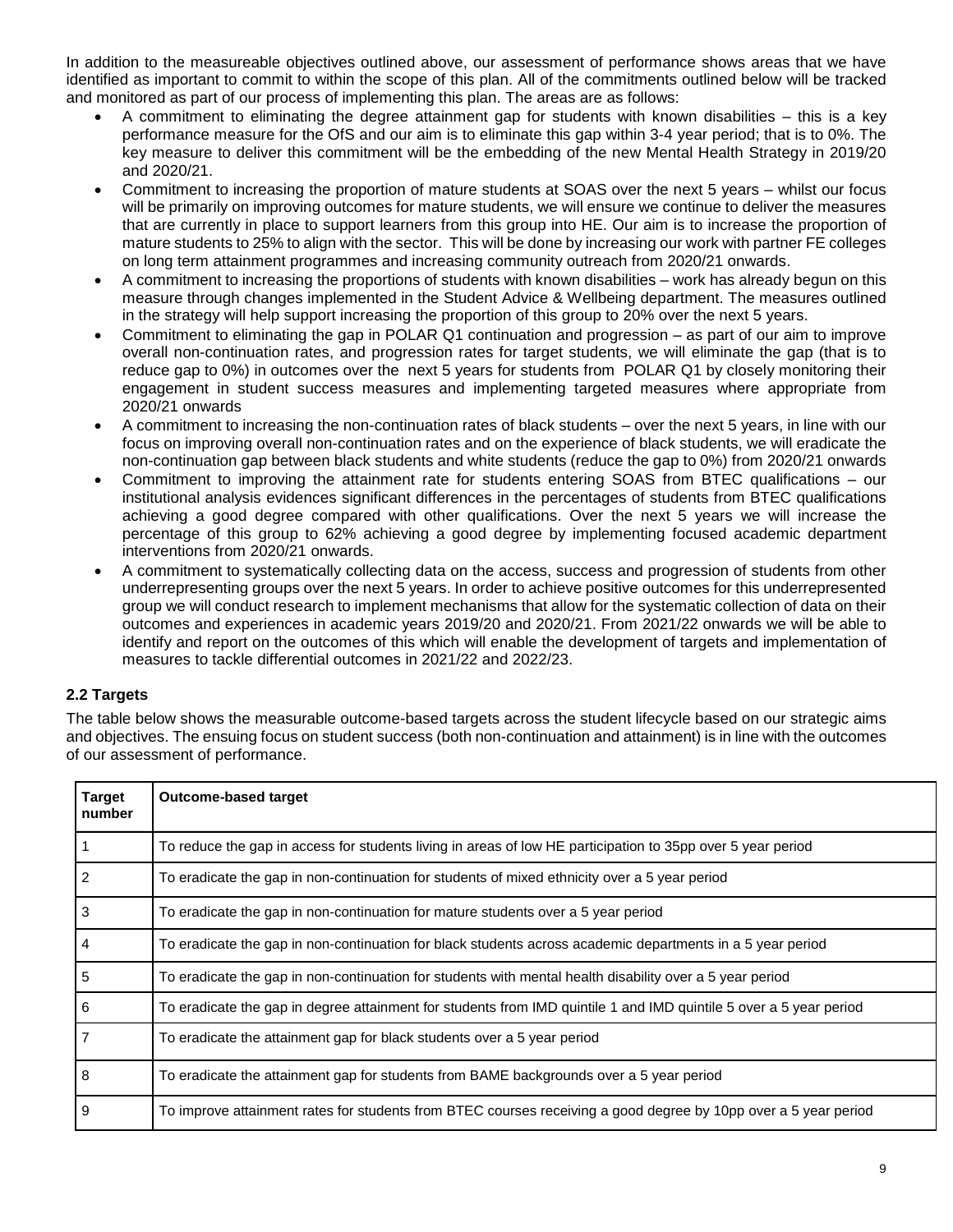| 10 | To reduce the gap in degree attainment for mature students to 7pp over a 5 year period                                                                       |
|----|--------------------------------------------------------------------------------------------------------------------------------------------------------------|
| 11 | To eradicate the gap in degree attainment for BAME students from IMD quintiles 1+2 compared with white students from<br>quintiles 3+4+5 over a 5 year period |
| 12 | To eradicate the gap in progression for students from IMD quintile 1 and IMD quintile 5 over a 5 year period                                                 |

#### **Approach to targets using POLAR & IMD measures**

There is an ongoing debate as to the validity of using the POLAR dataset as a key widening participation measure in specific institutional and geographic contexts. We recognise it identifies national gaps across the student lifecycle, and in access to high-tariff institutions. In access, we have a significant gap between students from POLAR quintile 1 and from quintile 5, and consider closing this gap a key priority. However, beyond the access stage of the student lifecycle, analysis of our existing gaps indicates that IMD will be the more appropriate dataset for setting targets. This is because it identifies clear gaps in outcomes within our existing student body - particularly when used as part of an intersectional approach - and furthermore these gaps tally with the story uncovered by previous qualitative research (such as The Access Report, and Degrees of Racism).

#### **3. Strategic measures**

The strategic measures outlined below will ensure that we achieve our aims, objectives and targets. They demonstrate continuous improvement in practice and progress towards meeting our outcomes. Our aim is to improve outcomes for students at different stages of the student lifecycle for specific underrepresented groups, whilst maintaining areas where we have a strong track record such as our performance in access for BAME students and students from IMD quintiles 1  $+ 2.$ 

In the academic year 2019-20 we will develop a whole-School Access and Participation Strategy to build on progress to date and to be cognisant of best practice across the School and the sector, as well as of internal and external drivers at large, including the identified priorities of the Office for Students. The development of the new strategy requires alignment with the new professional services structure which was implemented during 2018-19. With a new structure for professional services now in place, the Access and Participation Strategy will sit within this new framework and connect with the School's Learning, Teaching and Student Experience Strategy, the Recruitment Strategy, the Careers Strategy, and International Strategy. It will also and will bring together various strands of existing activity and practice. The Access and Participation Strategy will identify specific aims and objectives and associated measures of success, and will play a key role in shaping future Access and Participation Plans. This work has begun with two specific projects with AdvanceHE. The first is a review of current strategy and practice in non-continuation and attainment, and the second is a review and development of a new high-level 10 year strategy for access and participation. Both will involve wide-spread consultation across the School with the second project including consultation with local, national and international partners.

#### **3.1 Whole provider strategic approach**

#### **Overview**

The School recognises that a whole institution approach will be most effective in reducing gaps in access, student success, and progression. Reducing the gaps which exist during the student success phase has been a priority at institutional level. For this to happen all staff and services must engage to address systemic issues so that equality of opportunity can be achieved. We recognise that to be successful in transforming outcomes, change must come at both an institutional and programme-level.

Progress to date has been achieved through initiatives such as bespoke inclusivity training being made available to teaching staff, and an inclusive assessment project with the HEA. Decolonising the curriculum is an additional priority through which we aim to improve outcomes for students from underrepresented backgrounds. The Decolonising SOAS Working Group (comprised of students, academic and professional services staff) has developed a Learning and Teaching toolkit for departments to facilitate making what we teach and how we teach it more responsive to the problems of racialized privilege and discrimination within our teaching practice. Decolonising the curriculum is a key strategic priority for the Students' Union and the School, and we continue to promote this approach and aim to publicise outcomes across the sector.

The existing work relating to improving student outcomes is currently delivered through the Retention Action Plan and the joint SOAS-Students' Union Attainment Action Plan, with their associated working groups, with the Associate Director for Student Outcomes and Welfare as academic lead. Both of these will be updated and brought together during 2019/20 in light of the assessment of performance outlined in this Plan.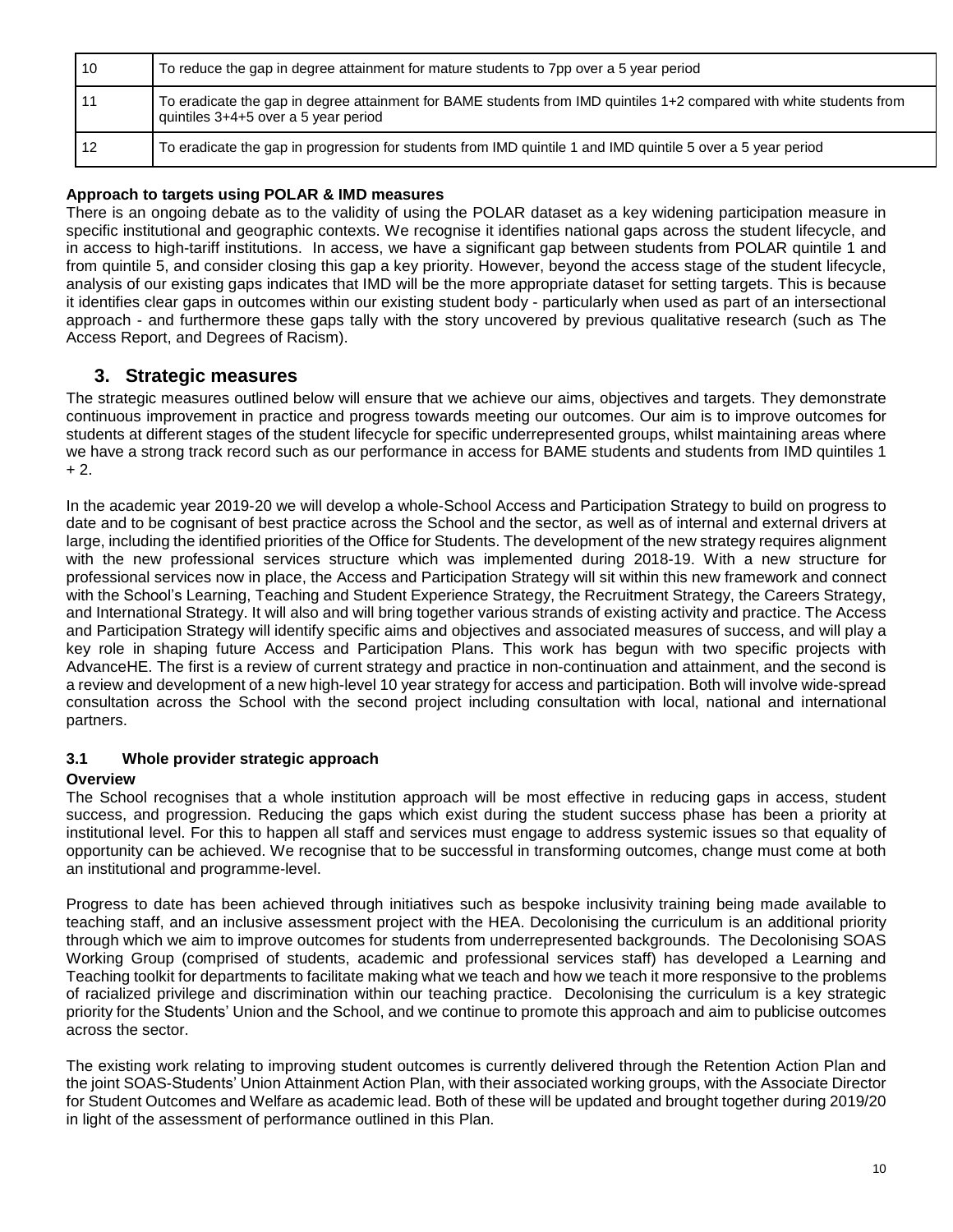In addition, SOAS is currently undergoing a strategic overview of widening participation by implementing a theory of change that is being developed over the next academic year with ImpactEd, a not-for profit organisation working in partnership with the education sector to support high quality evaluation. We will review and develop our access evaluation strategy in 2019-20 to reflect an overarching theory of change as well as sub-theories of change for specific activities. We will use the NERUPI framework to integrate theory and practice to inform the design, delivery and evaluation of Widening Participation interventions and we will feed findings into future plans and initiatives.

#### **3.1.1 Alignment with other strategies**

The diagram below evidences the whole institution approach and its linkages with other strategies



Key elements of alignment with SOAS strategies and KPIs:

#### *Learning, Teaching and Student Experience*

SOAS takes an innovative approach to the curriculum, pedagogy and student support. We seek to identify the needs of students whilst supporting academic colleagues in the development of practice and inclusivity in learning and teaching. Examples include departmental inclusivity training, the Breaking Barriers Law mentoring project, the Decolonising SOAS programme, Peer Learning and BAME mentoring which support student success for students from BAME backgrounds in particular.

SOAS will be delivering Foundation Year programmes from 2019 onwards. Based in the Centre of Innovation in Learning & Teaching (CILT), these programmes will progressive curriculum design such as problem-based learning, project-based learning and use of alternative assessment which include giving student choice in assessment methods. The delivery of these methods will be best practice for the School which we will seek to embed in the design of the curriculum for all undergraduate programmes.

Under this phase of our Access and Participation Plan we will seek to build accountability within our Department Review processes by identifying programme level challenges in student success (non-continuation and attainment). We will move to a review cycle where departments must meet targets in access, retention or attainment gaps focused on students who face the disadvantage including students with known disabilities and students from lower socio-economic groups.

SOAS acknowledges the impact that the quality of teaching has on retention and the importance of more academics having teaching qualifications. This work is being led by Pro-Director, Learning & Teaching. We are considering how to utilise the staff development process to support excellence across the student lifecycle for academic and professional service colleagues.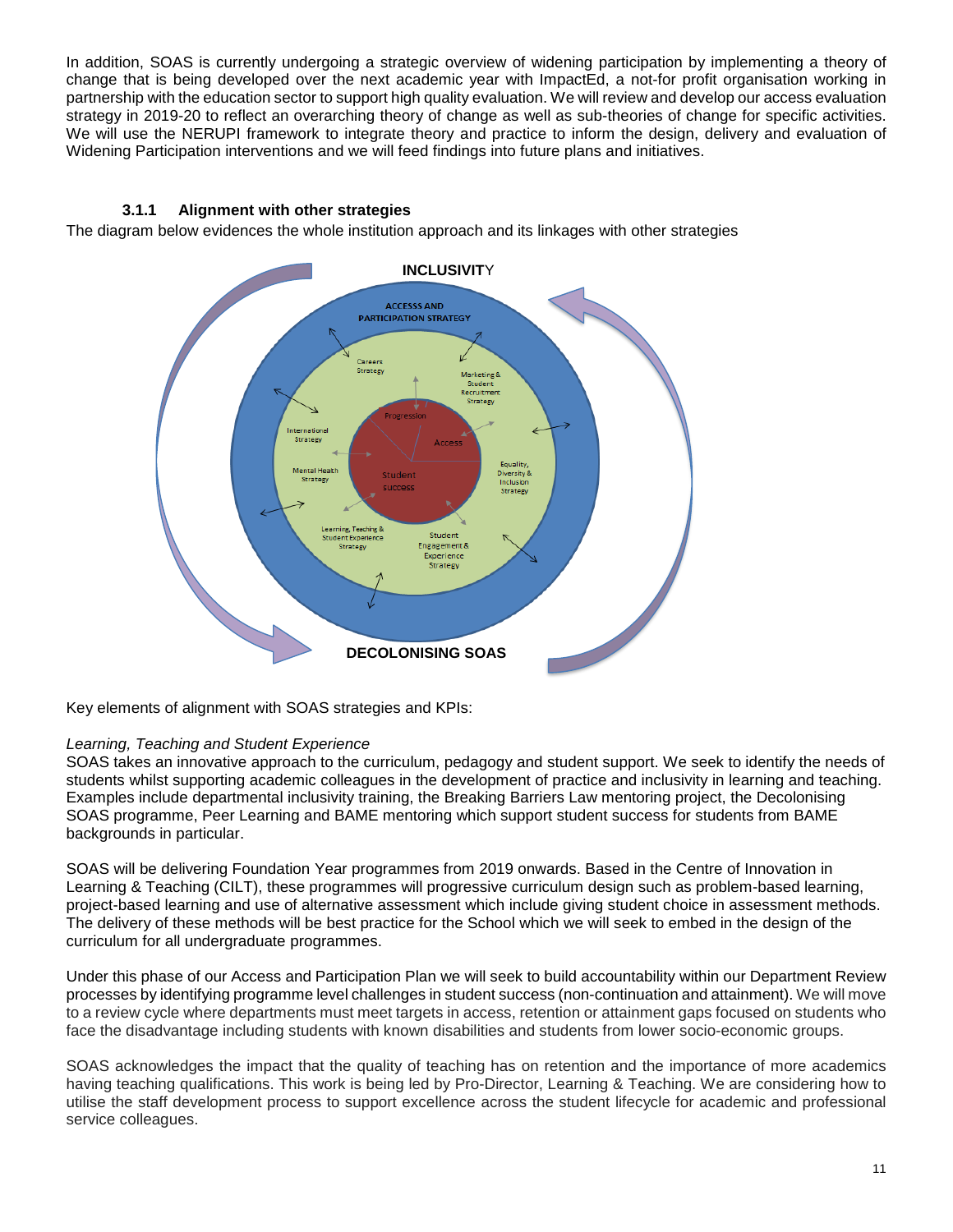Currently work on retention is being led by the Associate Director for Student Outcomes and Welfare where departmental action plans pull together the assessment of performance data at departmental level and set a level of expectation for actions including implementing peer mentoring, tackling academic failure and curriculum review. Good practice will be recognised and shared, with the intention being to create an annual award for the department or member of staff who has been most successful in positively impacting outcomes and the student experience.

#### *Careers and Employability*

The SOAS Careers Service engages with students before, during and after their time with SOAS, and measures leading, current and lagging data about career thinking, student engagement and outcomes. The Careers department works strategically to engage students with timely and appropriate support, bearing in mind the differential outcomes for students from disadvantaged groups across the sector.

This includes pre-entry work (a strategic theme within the SOAS Student Careers and Destinations Strategy) embedded into widening participation activities; focused work with finalists from widening participation backgrounds, and supporting the training and career thinking of Outreach Student Ambassadors. These approaches are bolstered by the use of careers registration data, which is being embedded into processes for advice and guidance in 2019/20. This is particularly important in order to benefit the progression of students from lower socio-economic groups. Although top line careers registration figures at an institutional level do not show large gaps in careers thinking between disadvantaged students and their more advantaged peers, data differs from department to department and this information will be used to tailor future approaches.

In addition, the Careers team is in the final stages of developing, with colleagues from The Careers Group, a dashboard to show student access to Careers activities. This will enable a real time view of the activities that students take part in. Engagement by the most disadvantaged groups will be closely tracked and monitored.

#### *International*

The School recognises that making the benefits of outward mobility more accessible for students from underrepresented backgrounds is fundamental to reducing gaps in outcomes. This area of work is particularly targeted at students from BAME backgrounds, from low HE participation neighbourhoods, from lower socio-economic groups and from low income households.

We have partnered with the leadership development organisation Common Purpose to provide an immersive international experience for 25 participants to develop their ability to lead from a truly global perspective. These four-day programmes have previously taken place in Bangalore and Hanoi, and have enabled participants to grow their cultural intelligence, to adapt and thrive in new environments, to build networks locally with students, contributors and leading employers, and to learn and practice the skills required to quickly understand and navigate complexity.

SOAS is partnering with CRCC Asia to provide international internships to students from widening participation backgrounds. Opportunities are disseminated through the Student Union, the VLE and the Careers service. Students are encouraged to indicate what professional sectors they wish to intern on. Internships last two months and are evaluated jointly by SOAS and CRCC Asia.

SOAS is also working with the Association of Commonwealth Universities (ACU) to offer students with protected characteristics the opportunity to apply for the Global Summer School Grants scheme. These grants support undergraduate students to attend various summer schools hosted by ACU member universities across the Commonwealth and beyond. The grant contributes to registration fees, travel to and from the summer school, and visa and vaccination costs. Successful applicants will be required to submit a short written report or video on their experiences to the ACU within a month of their return. Two students received grants in 2017-18 and another two in 2018-19.

In addition, SOAS has partnered with the African Leadership University (ALU) in Rwanda. Colleagues from across the school have visited ALU to learn from their innovative pedagogy and Pan-Africanist curriculum. A facet of this partnership is the SOAS-ALU Summer School, which will involve mentees from the SOAS Breaking Barriers mentoring scheme for BAME students and students from ALU, and which is running for the first time in 2019. The programme includes innovative workshops run by SOAS and ALU staff on the theme of "Leadership in Africa and the Diaspora". This will be a key area of work to be further developed in 2019-20 where students from less advantaged backgrounds, and BAME students from the Breaking Barriers mentoring scheme will travel to ALU in Rwanda to work with ALU students in a leadership programme.

Since 2015, SOAS has offered Sanctuary Scholarships to support displaced people to access higher education. It is designed to support those who might otherwise be blocked from embarking on a university degree, especially those with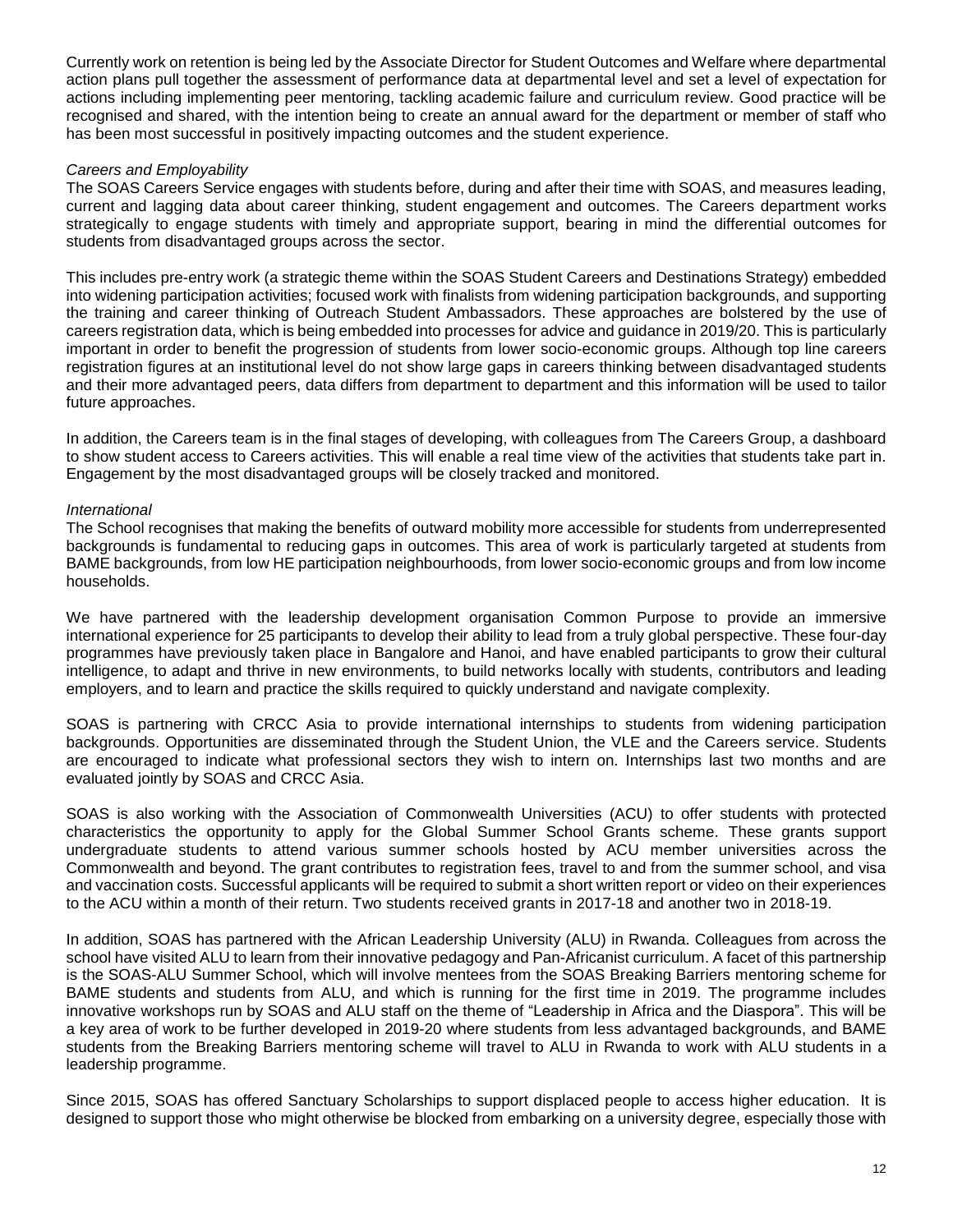precarious forms of immigration status or who do not have access to student finance, and people taking their first steps in higher education.

#### *Marketing, Student Recruitment and Admissions*

As part of the activities of the Marketing and Student Recruitment team, target schools with large numbers of learners with widening participation characteristics have been identified and receive information regarding our existing WP outreach offer. This includes students from areas of low HE participation and care leavers. In addition, engagement with UCAS activities and HE fairs has taken place in areas strategically important to widening access and participation, and increasingly closer work is taking place with these schools.

The School believes that a diverse student population contributes to a challenging and stimulating learning environment. We therefore welcome undergraduate applications from all candidates with the potential to succeed, whatever their background and we believe that a contextualised approach to admissions is vital to identify this potential most accurately. As a result, all home applicants to undergraduate programmes are considered eligible for reduced offers dependent on a basket of socio-economic and educational indicators associated with lower than expected attainment at GCSE and/or A-level, comprised of a mix of individual-level, school-level and area-level data. Our approach is reviewed annually to ensure that it is as effective as possible.

#### *Equality, Diversity and Inclusion*

SOAS is committed to ensuring that Equality, Diversity and Inclusion are embedded in all aspects of the School. This plan has been written to take into account the full scope of our legal obligations under the Equality Act, and evidences best practice in linking access and equality objectives. To this end, for example we work in close collaboration with the Diversity and Inclusion Manager, particularly on initiatives to reduce the racialised awarding gap where there is a clear area of alignment between the School's approach to equality and diversity, and widening access and participation. SOAS is situated in the heart of Camden and as such is committed to ensuring the diversity of its students reflects the demographics of its local surroundings, including those from non - traditional backgrounds and from BAME groups.

#### *Mental Health and Wellbeing*

The recently approved Mental Health and Wellbeing Strategy seeks to establish SOAS as an inclusive and compassionate learning and working environment where we recognise that good mental health and wellbeing is the cornerstone for student experience, academic success, and staff satisfaction. It includes a number of key objectives which closely align to success in access and participation for students who declare a mental health disability, such as developing clear, accessible, resources so that all staff and students know the policies, procedures and guidance that relate to mental health and wellbeing; establishing a culture in which our students know how to take care of themselves and each other, know how and when to ask for help, and are confident that timely support is available; and designing inclusive programmes of study that help our students develop personally and academically, and welcomes and celebrates difference in learning styles.

#### *Student Engagement & Experience*

The Student Engagement and Experience strategy is currently under development for implementation in 2019-20. It will seek to clearly map and articulate the journey for students, and to support academic colleagues in their role as a key point of support for students from a range of backgrounds including those from low household incomes and from lower socio-economic groups. Work currently underway includes the newly approved Academic Advising handbook, the implementation of the academic advising system, and the attendance monitoring action plan. In addition, departmental student lifecycle plans will be produced as a response to some of the key issues made apparent in our assessment of performance, and these will include specific departmental targets to reduce their biggest gaps in student outcomes, whether these are at a departmental or degree programme level.

#### **3.1.2 Implementation of theory of change**

SOAS is working with ImpactEd to develop an overarching theory of change that reflects SOAS strategic aims during summer 2019. We will also develop sub-theories of change for specific activities to be nested within the overall Theory of Change. This will be completed during the first term of 2019/20. As part of this work, we will use the NERUPI framework to integrate theory and practice to inform the design, delivery and evaluation of Widening Participation interventions, in order to maximise, capture and demonstrate their impact. The NERUPI framework is informed by theories of social capital, identity and the capability approach. It contains seven levels, from Year 6 (Level 0) through progression to postgraduate study/employment (Level 6). That means it can be applied to the whole of the student lifecycle from 2019- 20 onwards and contributes directly to the framework that supports gap elimination.

An evidence based approach will continue to be integral to these further developments of our current practice, with each new activity being developed in line with established evidence of impact, or designed to evaluate the impact of a new approach, with findings to be shared with the sector through TASO, conferences, and publications.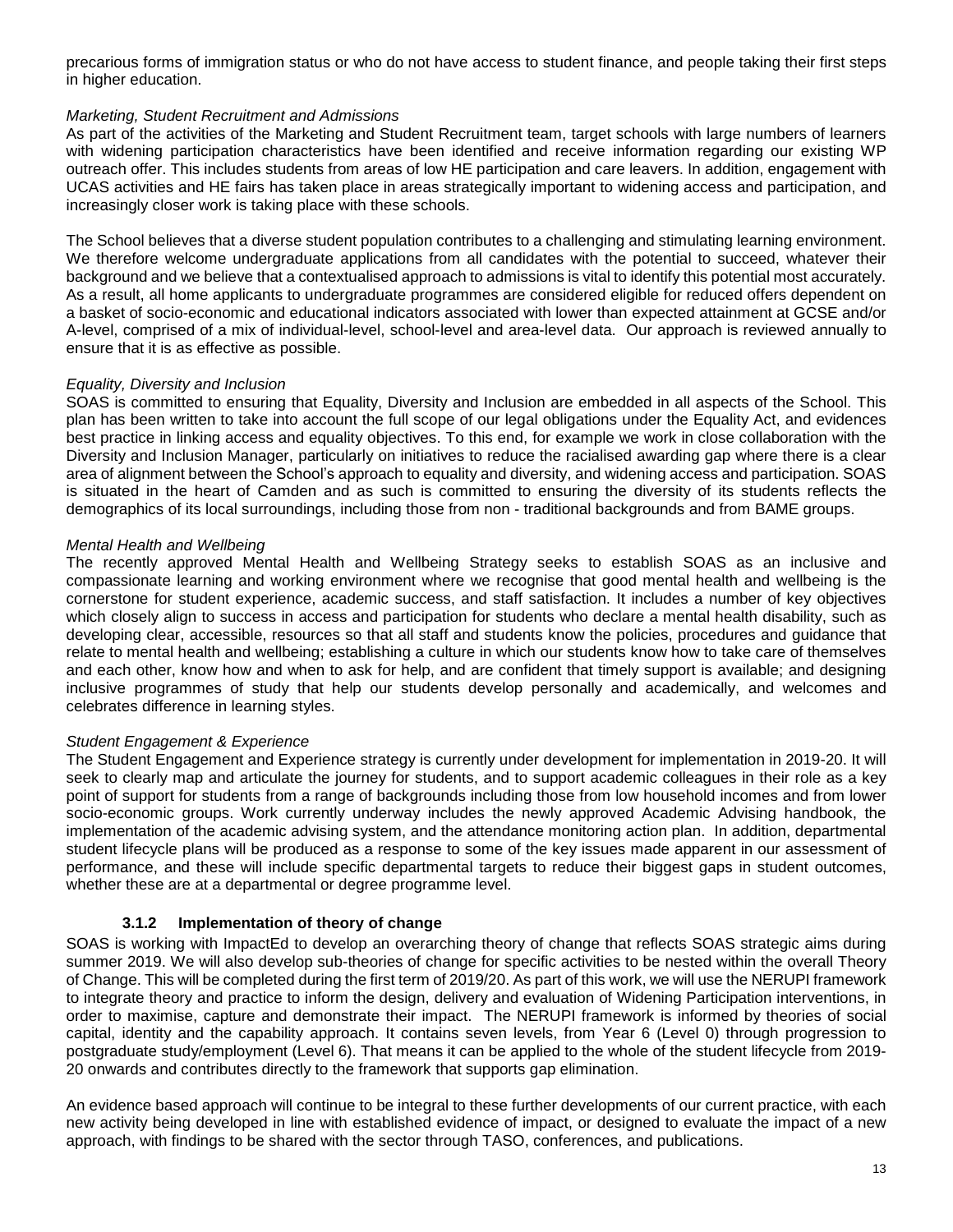#### **3.1.3 Specific strategic measures**

This section outlines some examples of the strategic measures SOAS will take to achieve our aims at different stages of the lifecycle. The School will ensure significant investment by ring fencing funding to support all stages of the lifecycle. This will be articulated in detail in our institutional Student Access and Participation Strategy, which will also cover postgraduate access and access to HE from the disadvantaged communities in the other regions of the world in which SOAS has expertise.

#### *Strategic measures in access*

There are several key measures in access which will support the reduction of the gap in participation for students from areas of low participation outlined in our assessment of performance. Over the next 5 years we will continue to monitor our contextual admissions policy and increase the number of outreach activities which improve access for students in areas of deprivation and low HE participation such as summer schools, long-term programmes and masterclasses, particularly by raising of attainment of participants. Contextual admissions is applied consistently to students from underrepresented groups including students with declared care leaver status who are high priority status. In 2019/20 this is further supplemented with training for the Admissions department on identifying priority applications and how to improve the application experience for students from underrepresented groups, especially those from care leaver backgrounds. Quantitative data is gained in the application stage for care leavers using a flagging process and with qualitative information obtained through interviews with these applicants. This is undertaken by the dedicated member of staff for care-leavers. Attainment raising outcomes are achieved in both the content of the activities (incorporating metacognitive approaches, for example, in line with findings from the EEF), and in their structure in terms of long-term sustained partnerships with schools, subject-specific mentoring and tutoring. With our commitment to eradicating the gap over the next 25 years for those from low participation neighbourhoods we will put in place innovative interventions outside London that will be delivered in the next 5 years that will contribute to eradicating the gap in the longer term. Examples include new school-HE partnerships that will be formed in target areas based on the data from IMD and POLAR4 maps such as east London, Cambridge, Dover and Kent. As part of these partnerships, we will build in rigorous mechanisms to evaluate the effectiveness of interventions in terms of raising attainment in particular, and of course in improving progression to higher education. This will be coupled with partnering with national charities and third sector organisations with a proven track record of engaging with the most disadvantaged students. In 2019/20 we will also work more closely with neighbouring local authorities, and with virtual schools to encourage and support successful progression to higher education by care-leavers. Mechanisms for monitoring the impact of these measures will be put in place. The table below provides an example of the approach taken by SOAS to develop measures in improving access for specific groups.

| <b>Measure</b>                                          | <b>Outcome of measure</b><br>based on theory of<br>change                                                                            | <b>Supporting data</b>                                                                                                                                                                                                   | Impact on<br>target                                                                  | <b>Monitoring</b><br>mechanism                                                                                                                            | <b>Investment</b>                                                                                        |
|---------------------------------------------------------|--------------------------------------------------------------------------------------------------------------------------------------|--------------------------------------------------------------------------------------------------------------------------------------------------------------------------------------------------------------------------|--------------------------------------------------------------------------------------|-----------------------------------------------------------------------------------------------------------------------------------------------------------|----------------------------------------------------------------------------------------------------------|
| Subject-based<br>summer<br>schools and<br>masterclasses | Increased understanding<br>of university study &<br>SOAS disciplines<br>Increased confidence<br>regarding preparedness<br>for HE     | Conversion rate for<br>summer schools is 5-<br>10% from participation<br>to enrolment at SOAS.<br>This is consistently the<br>highest across our suite<br>of activities.                                                 | Increased<br>recruitment to<br>SOAS of<br>participants<br>from target<br>backgrounds | Activity impact<br>evaluation<br>UCAS data                                                                                                                | New post to deliver<br>increased numbers<br>of summer schools<br>&<br>travel/accommodat<br>ion bursaries |
| Partnership<br>with the<br>Elephant<br>Group            | Increased academic<br>success, increased<br>awareness of<br>opportunities, and<br>increased progression to<br>selective universities | The Elephant Group<br>selects 180 students<br>from each partner<br>school, of which there<br>are 12, including some<br>in Northampton.<br>Each student is<br>expected to attend<br>around 13 activities over<br>2 years. | Increased<br>recruitment to<br>SOAS of<br>participants<br>from target<br>backgrounds | The Elephant group<br>collects and analyses<br>data at student level.<br>and will share<br>anonymised data with<br>SOAS and other<br>partner universities | New post required<br>to ensure SOAS<br>benefits fully from<br>this partnership.                          |

#### *Strategic measures in student success*

Investment will be made in the delivery of activities proven to improve non-continuation such as expanded Bridging Courses, departmental peer mentoring programmes and BAME mentoring to deliver gap elimination in non-continuation and attainment for specific groups of students. The framework for this is SOAS' work on inclusivity and decolonisation, and in the academic department student lifecycle action plans that will be produced in response to targets and identified areas of concern. Additional investment will be provided through the Decolonisation Funding and Teaching Innovation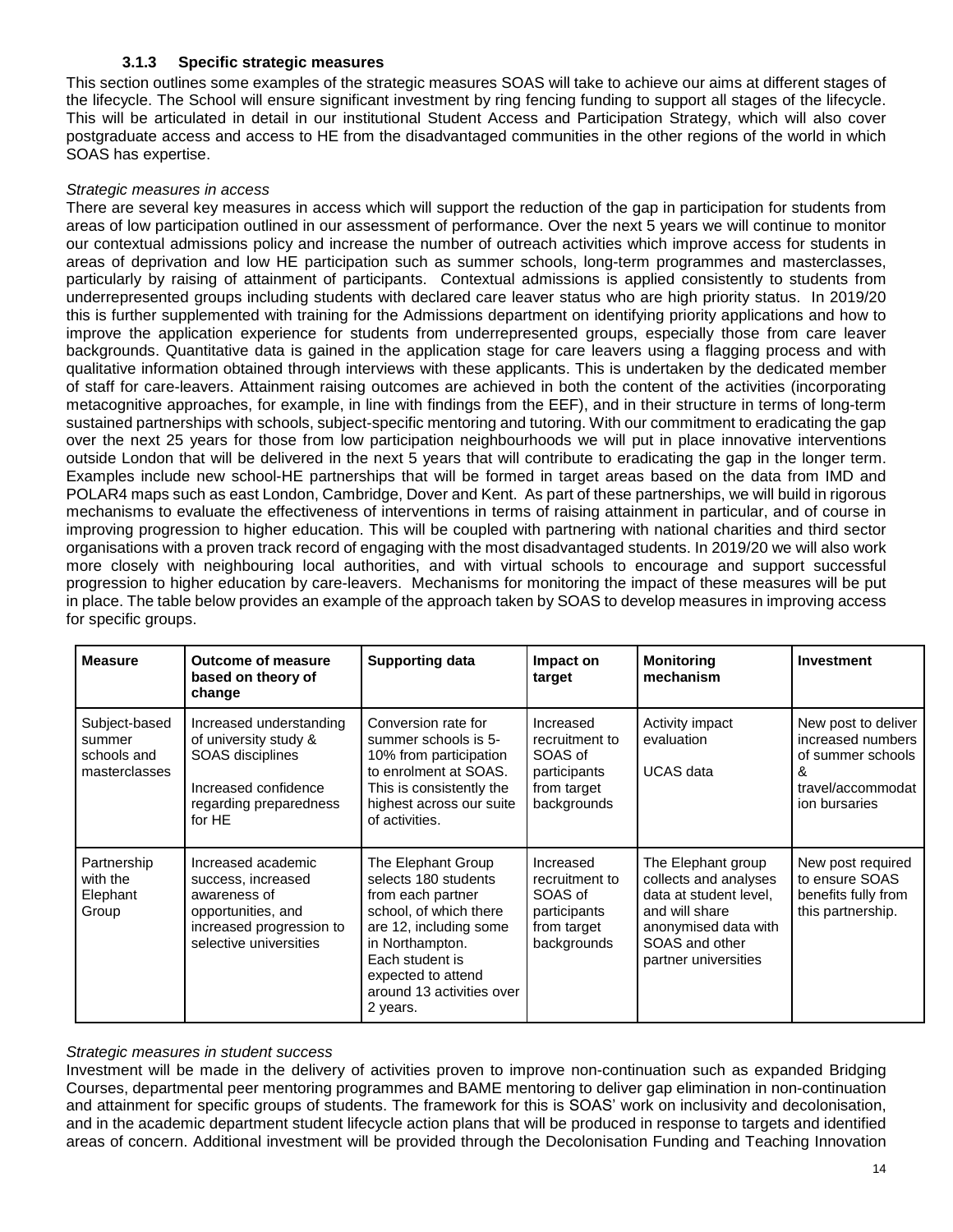Fund which will foreground work such as inclusivity training, enabling academics to use content and trigger warnings, and supporting academics in their understanding of the diversity of experience in their classrooms. The Students' Union Engagement Officer post in the WP team will work closely with new central posts in Attainment and Student Success, and the new Black Student Support Coordinator post will work with departments and programme leaders on approaches to improving student outcomes, such as developing pedagogic approaches to support inclusivity. There will be an investigation of part-time study and the potential benefits and implications of offering undergraduate part-time provision, either across the board or in certain disciplines with the highest concentration of mature students. We will consult current care-leaver students on the support they have received and how it could be improved in academic year 2019/20. Also in academic year 2019 we will implement a care-leaver buddy system to ensure students from a care leaver backgrounds develop a strong sense of belonging which is critical to ensuring student success across the lifecycle for students from this group also. The dedicated member of staff for students from a care leaver background also provides personalised support to students from this group. Across all areas in student success we wish to make rapid progress towards eradicating gaps that exist. The table below provides an example of the approach taken by SOAS to develop measures in improving student success for specific groups.

| <b>Measure</b>                                  | Outcome of measure based<br>on theory of change                                                                               | <b>Supporting data</b>                                                                                                                                            | Impact on<br>target                                              | <b>Monitoring mechanism</b>                                                                                         | <b>Investment</b>                                                                                                             |
|-------------------------------------------------|-------------------------------------------------------------------------------------------------------------------------------|-------------------------------------------------------------------------------------------------------------------------------------------------------------------|------------------------------------------------------------------|---------------------------------------------------------------------------------------------------------------------|-------------------------------------------------------------------------------------------------------------------------------|
| <b>Bridging</b><br>Courses                      | Improved academic<br>experience of students pre-<br>HE entry and in first term.<br>Increased confidence in<br>academic skills | In previous cohorts,<br><b>Bridging Course</b><br>participants have had<br>lower non-continuation<br>rates than other<br>students with similar<br>characteristics | Increased<br>rates of<br>progression<br>from year 1 to<br>year 2 | Non-continuation rate of<br>students from target<br>groups<br>Activity impact evaluation                            | Post to develop<br>and deliver<br>SOAS-wide<br><b>Bridging</b><br>Courses with<br>specific<br>sessions for<br>target students |
| <b>Breaking</b><br><b>Barriers</b><br>Mentoring | Improved academic<br>experience of students during<br>first year<br>Empowering students to<br>challenge systemic barriers     | Positive participant<br>evaluation from first two<br>years of project                                                                                             | Reduced<br>non-<br>continuation<br>for BAME<br>students          | Non-continuation rate of<br>participants<br>Degree attainment rate of<br>participants<br>Activity impact evaluation | Post to develop<br>and deliver the<br><b>Breaking</b><br><b>Barriers</b><br>mentoring<br>scheme                               |

#### *Strategic measures in progression*

We will further develop and deliver a range of measures to improve progression outcomes. This will include the development of work placements within SOAS, pedagogical-focused work to embed employability skills in our curriculum, and the establishment of a Careers data dashboard for academic staff. The Student Development Fund<sup>7</sup> is also a relevant measure for improving progression for students. Alongside this we will continue our work to increase the proportion of students from underrepresented backgrounds who experience outward international mobility. We also recognise that our Outreach Student Ambassador Scheme, in which the School employs learners from underrepresented backgrounds, is a transformative programme for those who participate. Whilst the lag between putting measures in place and seeing the impact is particularly pronounced for the progression part of the student lifecycle, we will build in to our evaluation the use of careers registration data and other shorter-term outcomes. The table below provides an example of the approach taken by SOAS to develop measures in improving student progression for specific groups, and towards the elimination of the gap for students from lower socio-economic groups.

 $\overline{a}$ 

<sup>7</sup> https://soasunion.org/education/studentdevelopmentlearning/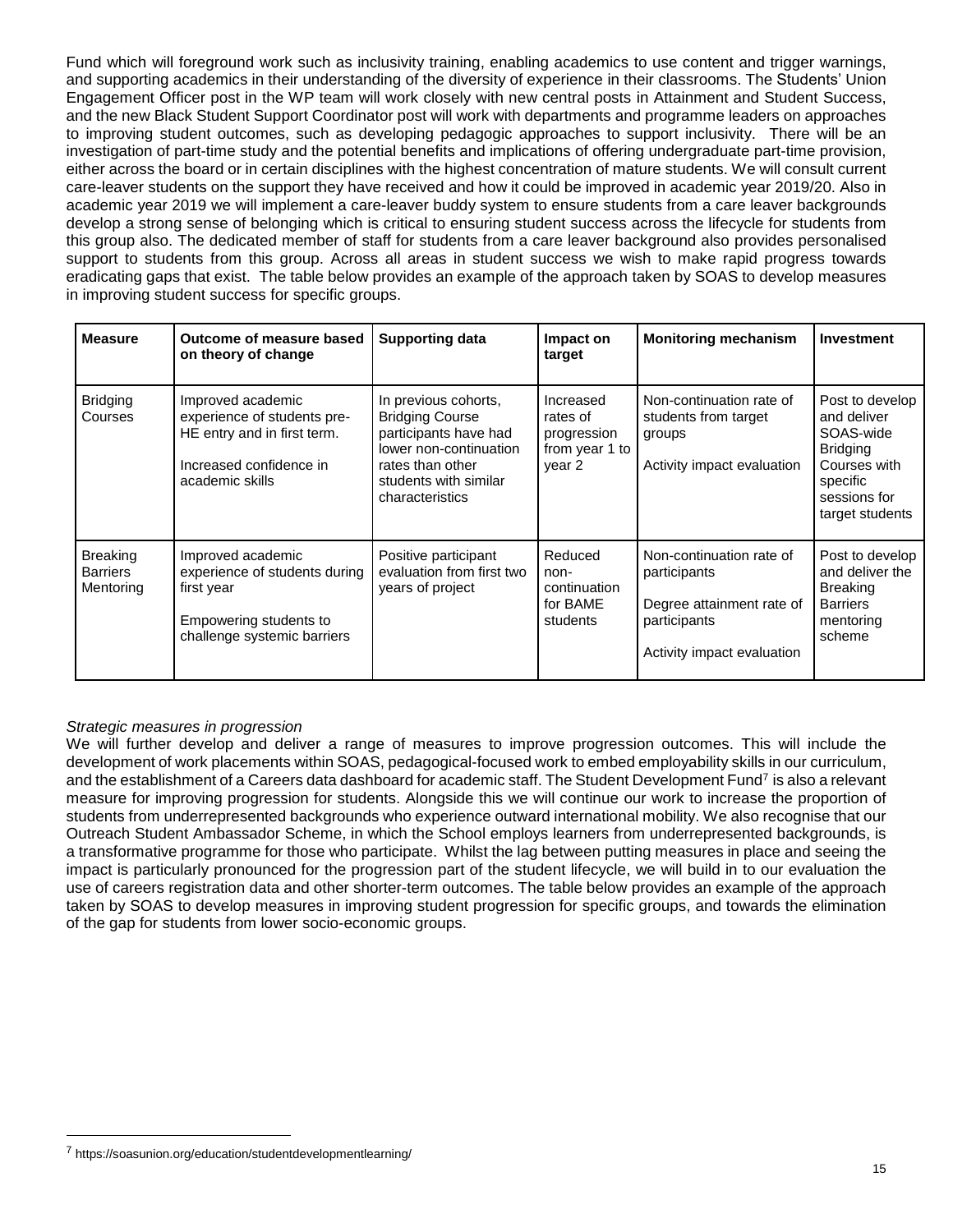| <b>Measure</b>                                                                                             | <b>Outcome of measure</b><br>based on theory of<br>change            | <b>Supporting data</b>                                                                                                                                                       | Impact on<br>target                                  | <b>Monitoring</b><br>mechanism                                    | <b>Investment</b>                                                                                                                                  |
|------------------------------------------------------------------------------------------------------------|----------------------------------------------------------------------|------------------------------------------------------------------------------------------------------------------------------------------------------------------------------|------------------------------------------------------|-------------------------------------------------------------------|----------------------------------------------------------------------------------------------------------------------------------------------------|
| Increasing<br>outward<br>mobility<br>opportunities<br>for students<br>from<br>disadvantaged<br>backgrounds | Increased cultural<br>intelligence and<br>employability skills       | UUKi research demonstrates<br>there is a correlation between<br>outward mobility and<br>improved employment<br>outcomes for students from<br>underrepresented<br>backgrounds | Improved<br>graduate<br>outcomes for<br>participants | DLHE or<br>Graduate<br>Outcomes<br>Activity impact<br>evaluation  | Continuing partnerships<br>with relevant third sector<br>organisations<br>Increasing in-house<br>opportunities for short-<br>term outward mobility |
| Outreach<br>Student<br>Ambassador<br>Scheme                                                                | Increased<br>employability skills<br>Increased sense of<br>belonging | Feedback from Ambassadors<br>demonstrates that they feel<br>their employability, public<br>speaking, leadership and<br>people skills improved as a<br>result                 | Improved<br>graduate<br>outcomes for<br>participants | DLHE/Graduate<br><b>Outcomes</b><br>Activity impact<br>evaluation | Continuing provision of<br>training and<br>employment<br>opportunities for<br>Ambassadors                                                          |

#### *Financial support*

In terms of our approach to financial support, we will take a lifecycle approach through incorporating support for graduation costs and reviewing the timing and amount of bursary payments so that they provide the most support to recipients, particularly those such as care-leavers who may have greater needs during the summer period. The table below provides an example of the approach taken by SOAS to develop financial support measures.

| <b>Measure</b>         | Outcome of<br>measure based on<br>theory of change                          | <b>Supporting data</b>                                                                                                                                                                                                                                                                                                    | Impact on<br>target                                                                      | <b>Monitoring</b><br>mechanism                                                                         | <b>Investment</b>                                                         |
|------------------------|-----------------------------------------------------------------------------|---------------------------------------------------------------------------------------------------------------------------------------------------------------------------------------------------------------------------------------------------------------------------------------------------------------------------|------------------------------------------------------------------------------------------|--------------------------------------------------------------------------------------------------------|---------------------------------------------------------------------------|
| <b>SOAS</b><br>Bursary | Reduced need to<br>work part-time or<br>worry about financial<br>challenges | The results of financial support<br>impact evaluation evidence that the<br>bursary enables recipients to worry<br>less about financial challenges and<br>to focus more on their studies than<br>would otherwise be possible.<br>Foundation Year students will also<br>be recipients of this form of financial<br>support. | Reduced<br>non-<br>continuation<br>for recipients<br>(students<br>from target<br>groups) | Non-continuation rates<br>of bursary recipients<br>Annual impact<br>evaluation of financial<br>support | Increased<br>number of<br>bursaries for<br>students from<br>target groups |

#### **3.1.4 Collaboration**

Collaborative working is a key requirement in meeting needs and delivering widening access and participation activities for schools, colleges, the local community, and university students, across all phases of the student lifecycle. It allows SOAS to combine expertise, reduce duplication and accelerate progress towards our targets at different stages of the student lifecycle.

SOAS will continue to collaborate with partners in working with underrepresented groups, and these partners include schools, colleges, third sector organisations and other universities. A key aspect of our strategic approach to collaborative working is to establish formal partnerships with schools and colleges, based on further developing existing successful models. The nature of all these partnerships and collaboration depends upon the partners involved, but collaborative working collectively enables us to build lasting success, to work with learners at an early stage of their education and to provide them and schools and colleges with sustained engagement. We are currently engaged in the following partnerships:

**The Brilliant Club**: SOAS is a partner university of The Brilliant Club, collaborating to deliver the launch and graduation trips which are a core feature of the programme, and providing SOAS PhD students to deliver tutorials to groups of highpotential pupils from disadvantaged backgrounds in Key Stages 2, 3, 4 and 5. An evaluation by UCAS of their 2015 Year 12 cohort demonstrated that 58% of pupils eligible for free school meals progressed to a highly-selective university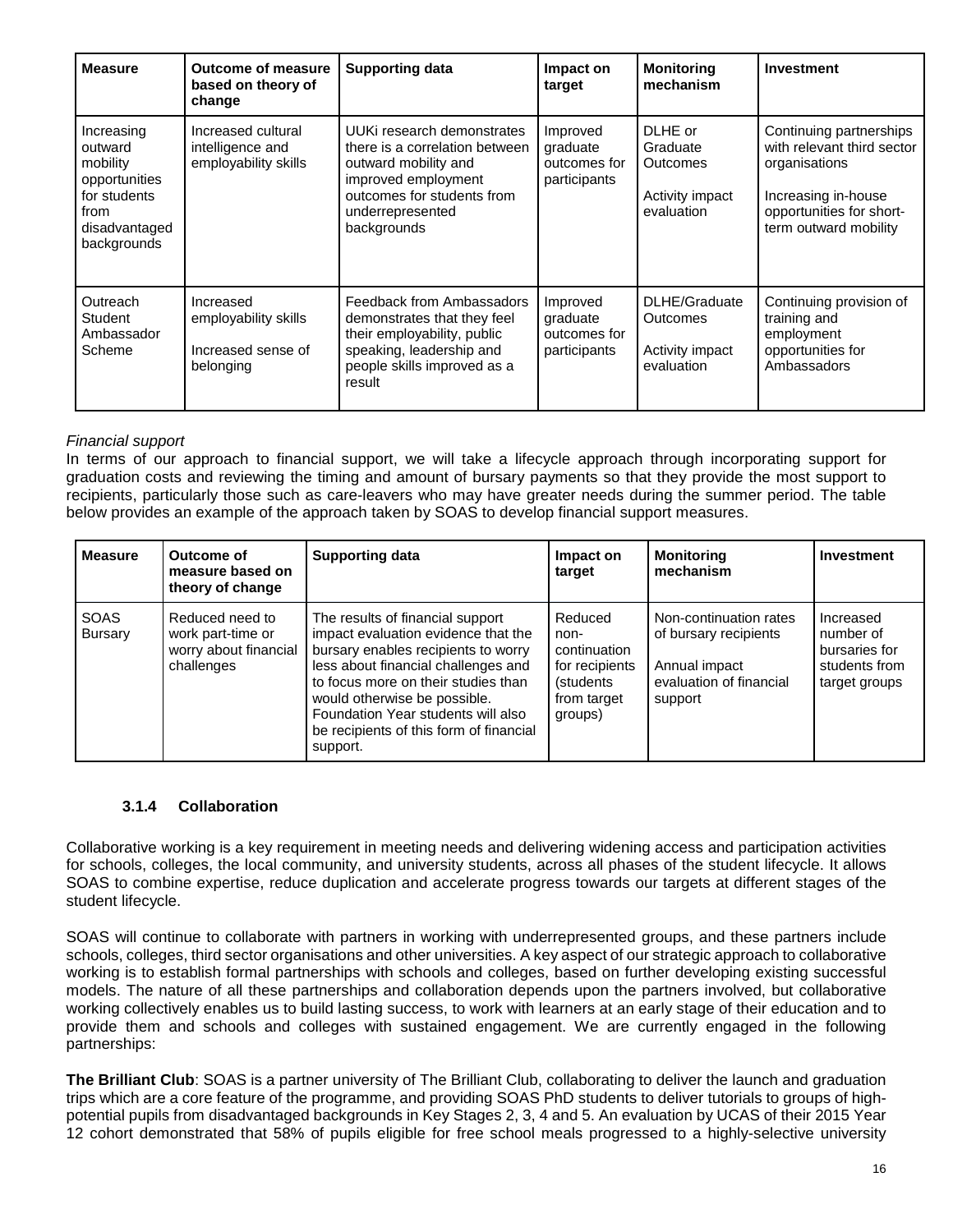compared to 11% nationally. In 2016-17, two-thirds of those tutored by SOAS researchers went on to produce work of a standard associated with the next key stage up in development.

**Morpeth School**: We collaborate with Morpeth School in Tower Hamlets to provide tailored study support for History Alevel students there, currently consisting of a masterclass, study skills support from Student Ambassadors, and assisted use of SOAS library resources. The partnership began six years ago, and is framed by the idea of decolonising the curriculum, with the masterclass drawing on cutting-edge research to provide an alternative to the standard Eurocentric narrative of the world between 1850 and 1950.

**The Brightside Trust**: Brightside exists to help young people from all backgrounds make confident and informed decisions about their future. We collaborate to provide ementoring as part of our outreach offer, and as part of our student success activity. In terms of the latter, the online mentoring linked to our Bridging Courses featured in Brightside's 16-17 Impact Report with over 70% of students feeling their mentor supported them with the social and academic sides of university, and made the transition to university smoother.

**Capital L**: a London consortium of 7 HEIs who collaborate with schools, colleges and a range of other stakeholders to increase and widen participation in language studies in schools, colleges and universities. Capital L staff sits within the Widening Participation department, and the consortium is jointly directed by the Head of Widening Participation at SOAS and the Professor of French at the University of Westminster.

**Linking London**: a unique partnership of forty-nine educational organisations that work collaboratively to support recruitment, retention and progression into and through higher education, in all its variety, including full and part time, higher apprenticeships and work based learning and employment. Through Linking London membership partners work both collaboratively, and individually, to maximise their contribution to targeted student engagement and achievement, social mobility and in pursuit of improvements in social justice through education. The long-established network has been in existence since 2006, and is part of the NCOP project.

**University of London Outreach, Access and Success Group**: a network established in April 2014 through which a number of University of London providers collaborate on four strategic themes including: white working class boys, key stage 3 and 4 outreach, evaluation and research, and student success and progression.

**UpReach**: a social mobility third sector organisation which supports us to achieve our progression goals for students from disadvantaged socio-economic backgrounds. We sponsor a cohort of students through upReach's programme of tailored career support. This combines industry insight opportunities, skill development, network building and professional work experience in order to help students to secure and sustain professional graduate employment.

**NCOP:** As noted above SOAS has been engaged with a number of regional collaborations as part of our engagement with the NCOP programme. As part of our membership of Linking London we have supported their NCOP work with colleges in target wards. With Aimhigher London South we have supported a range of activities, including the Look to the Future programme, targeting Looked After Children. Although funded separately, this important contribution to the national landscape complements the work delivered through our Access & Participation Plan by focusing on young people who are most underrepresented. These learners are hard to reach for SOAS as a small, specialist institution, and the collaborations provide a systematic and measurable environment in which to make a difference in these areas.

**Opportunity Areas:** We recognise that the 12 Opportunity Areas identified by the government experience significant challenges in social mobility. Given our size, location and unique subject mix, we believe that our best approach to engage with Opportunity Areas will be through collaboration with organisations based in these areas, in conjunction with the development of online, remote and devolved outreach resources reflecting our unique specialism, such as the Languages Challenge.

**HEAT:** The Higher Education Access Tracker is a key area of collaboration which enables SOAS to evaluate the outcomes of access and student success measures. By working collaboratively, SOAS can critically reflect on our approach to outreach data management which in turn aids in continuous development in the way we monitor, evaluate and build evidence of impact. As part of this organisation we receive reports which allow annual tracking of outreach participants longitudinally from Key Stage 2 data through to entry to HE, postgraduate study and employment.

**The Elephant Group:** Our collaboration with the Elephant Group will increase our capacity to reach Key Stage 5 students with the potential to progress to selective universities. The programme of activities pan 2 years (Yrs. 12 and 13) and includes a range of activities from university visits to course choice guidance and workshop for parents.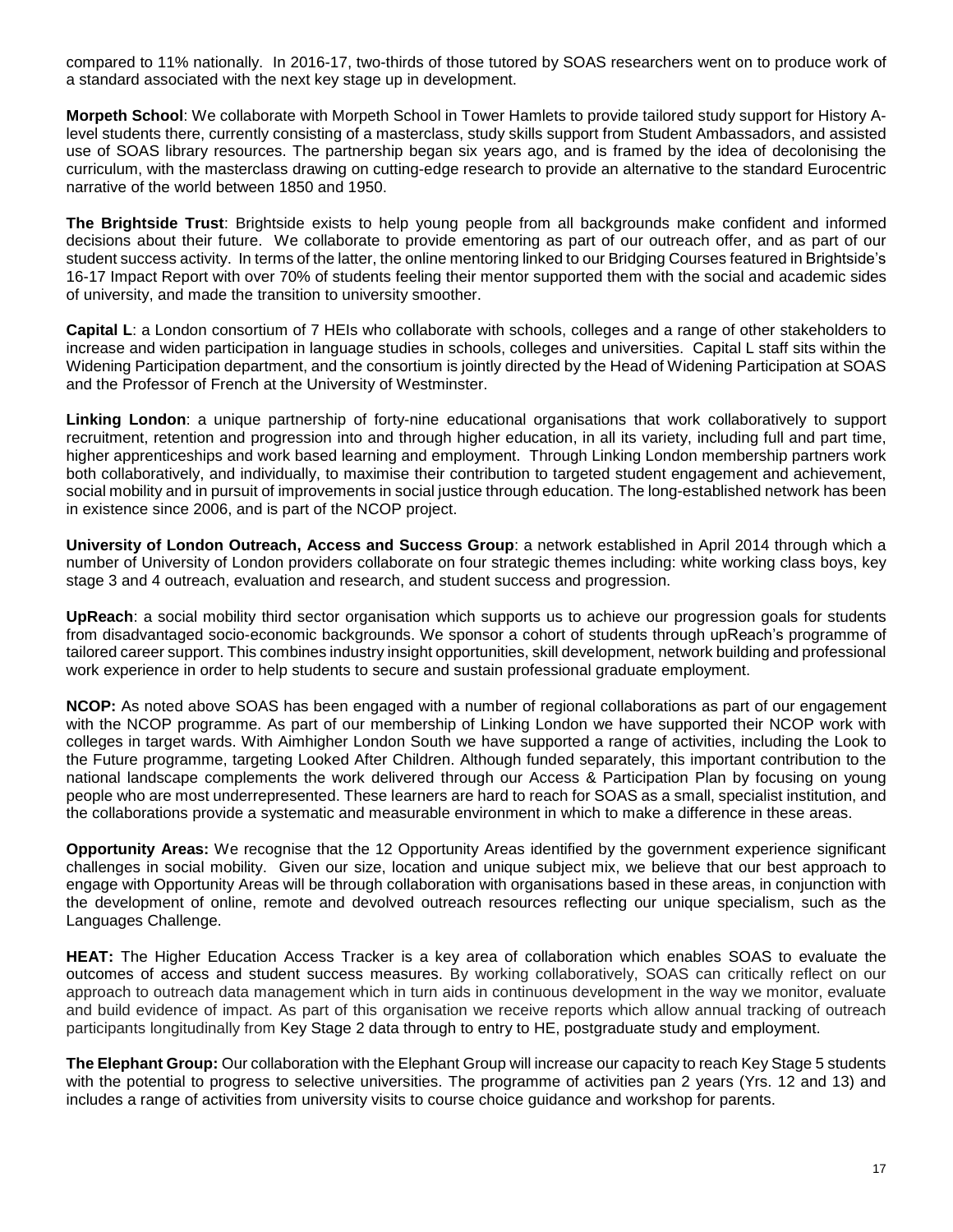**Common Purpose:** Common Purpose is a not-for-profit organisation which develops leaders who can cross boundaries. We partner with them to provide international leadership development opportunities for SOAS students from disadvantaged backgrounds who may not otherwise be able to access outward mobility opportunities and the associated benefits.

The table below shows the collaborative targets developed for our work:

| <b>Partner</b>           | Stage of<br>lifecycle | Target                                                                                                                                                           | <b>Link to SOAS target</b>                                                                                                                                                                                          |
|--------------------------|-----------------------|------------------------------------------------------------------------------------------------------------------------------------------------------------------|---------------------------------------------------------------------------------------------------------------------------------------------------------------------------------------------------------------------|
| The Brilliant<br>Club    | Access                | Increase the number of pupils on The Scholars<br>programme taught by SOAS PhD tutors making<br>5% or more of progress in overall attainment to<br>110 in 2024-25 | Increasing attainment for students with particular<br>characteristics and providing them with a SOAS<br>experience through partnership with The Brilliant Club<br>will contribute to all our Access-related targets |
| The<br>Elephant<br>Group | Access                | Increase the number of KS5 students accessing<br>SOAS' outreach activities.<br>Improve young people's awareness of the courses<br>offered at SOAS.               | Increasing recruitment of disadvantaged white<br>students and students from all ethnicities from POLAR<br>Q1 and                                                                                                    |

#### **3.2 Student consultation**

The SOAS Students' Union has worked to ensure that the needs of students from Widening Participation backgrounds are at the heart of the Access & Participation Plan for 2020-25. The Union have been engaged in the development, planning, monitoring and evaluation of access and participation plans. In this plan, this has involved in depth discussions on performance assessment and analysis, and collaboration in the development of targets and measures across all stages of the student lifecycle. The actions taken as part of this consultation process with the Students' Union include an emphasis in our plan on student support (academic and personal) and providing a safety net for students, and the need for financial support that includes recognition of the cost of studying in London. In addition a report from the Students' Union highlighted the need for a support programme for the most disadvantaged students that includes funding, careers engagement, academic/personal skills support, mentoring and an Ambassadorship, and this will be developed over the period of this plan and monitored by TeLSOC.

The Students' Union continues to collaborate with Widening Participation department, especially in campaigns led by the Working Class and People Of Colour officers, where there are renewed efforts to increase engagement with students and maintain accountability and transparency. This collaboration has resulted in the Students' Union and WP department developing two posts focused on collaboration: the Black Student Support Coordinator based in the Union, and the Students' Union and Community Officer based in the WP department.

The School's Widening Participation department meet monthly with members of the Students' Union to discuss issues in access, student success and progression and their alignment with the Students' Union educational priorities. Collaborative activity as a result of these discussions includes delivering WP outreach activities such as the Students' Union Saturday School. In addition the Students ' Union are collaborating with WP department on the Student Development Fund<sup>8</sup> which provides students with funding for personal and professional development opportunities. Applications from students from the most disadvantaged backgrounds will be prioritised. This has resulted in students from less advantaged backgrounds gaining funding to support their academic and personal success.

Two co-Presidents sit on the APP Steering Group as formal members, and student representation has recently been increased and diversified by the addition of the Students' Union's People of Colour Officer and Working Class Students' Officer joining the Steering Group. The Working Class and P.O.C officers have increased student engagement with questions around access to higher education. They have fought for a stronger focus on improving support for Widening Participation students within a structurally racist higher education system, which is increasingly feeling the impacts of marketisation - cuts to funding, end of maintenance grants, increased competition. It is primarily through the Working Class and P.O.C. Officers' campaign that that students have had the opportunity to express their views about the content of the Access & Participation Plan, with the result noted above, as well as to continue being involved in the implementation, monitoring and evaluation of the Access & Participation Plan.

An important additional opportunity for students to be involved in the implementation, monitoring and evaluation of the Access & Participation Plan is through our Outreach Student Ambassador Scheme. Outreach Student Ambassadors, all from widening participation backgrounds, play a key role in the delivery of our outreach activity to improve access. In

 $\overline{a}$ 

<sup>8</sup> https://soasunion.org/education/studentdevelopmentlearning/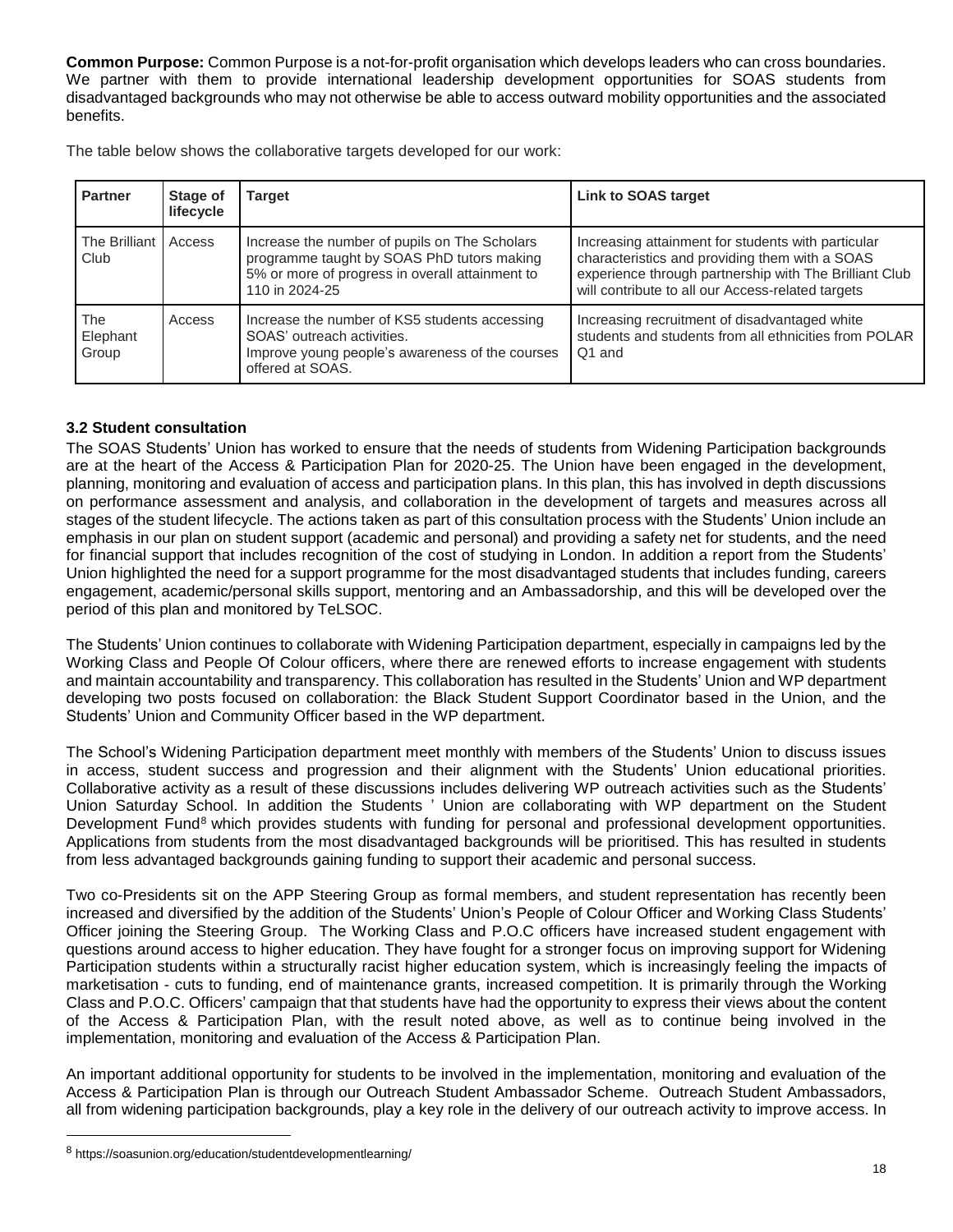addition, Ambassadors complete evaluation forms for the activities they work on, and these evaluations are reflected upon as part of the process of continual improvement, providing another way in which the input of students from diverse backgrounds is involved in evaluating the activities underpinned by the Access & Participation Plan.

#### **3.3 Evaluation strategy**

Monitoring and evaluating impact is core to our approach in widening access and participation. Our strategic approach to evaluation ensures it is designed to be rigorous and to facilitate reflective, responsive and impactful practice. Piloting projects is an integral part of this approach, continuing those which are evaluated to be successful, and taking forward learning from those which are evaluated as being unsuccessful. This demonstrates a commitment to continual improvement over the duration of this plan. Our aim is for our evaluation to generate evidence in order to influence practice in SOAS and the sector over the next 5 years.

Monitoring and evaluation is conducted at both an institutional and activity level; with approaches and processes increasingly refined and complementary across the student lifecycle. Our approach to evaluation design to date has primarily focused on obtaining qualitative data from participants self-reporting attitudinal change and how this changes over time. During 2019/20 we will refine our approach to provide greater differentiation in approaches taken for different activities based on their aims and objectives. We also commission external research as appropriate to work with leading experts, undertake research projects internally, and gather data which is used to continuously improve the impact of our interventions. We are aware that rapid improvements are being made in approaches to evaluating widening access and participation interventions, and it is imperative to identify what works elsewhere in the sector, and to incorporate this into our approach when appropriate for our local context. We believe in putting evidence and evaluation at the heart of our approach, developing our evidence base further and spreading best practice to where it is needed. We believe it is important to make known the findings of our evaluation through conferences and publications, particularly the impact on widening access and participation of approaches to learning and teaching being pioneered at SOAS such as decolonising the curriculum.

SOAS systematically and routinely gathers data from learners and other stakeholders on the impact of our activities across the student lifecycle. Reports are produced against a number of variables which allows the monitoring of results and attitudinal changes amongst different groups. These include measuring increased awareness of HE study and student life, how to progress to HE, costs and the support available, impact on current study, and changes in attitude to HE.

As well as measuring attitudinal change, structures are in place for tracking the destination of learners who engage in our long-term and summer school programmes, and we are putting in place processes to track this for learners participating in our new school partnership activities. SOAS performs very well within the parameters of our current activity evaluation procedure, having decided to focus on a reduced number of key indicators which can be used to evidence top-line impact more clearly. This enables us to reflect upon current practice and impact, and to change our approach and interventions as a result, facilitating continuous improvement. This happens through a range of processes – firstly, individual practitioners complete activity review forms which focus on evaluation data, secondly annual reports are produced which look at a suite of interventions together, and these are reviewed across the team. This, together with research and evidence from the sector more broadly, informs programme design and ensures that we will learn from evaluation and feed this into practice. For example, post-event qualitative evaluation in the form of feedback from Bridging Course participants evidenced feeling energized and confident about starting degree study at SOAS. However, a follow-up survey at the end of the first-term evidenced that a significant minority of participants nevertheless experienced challenges during their first term, particularly to do with feelings of not-belonging. One change we implemented to the programme to combat this has been to add a first term e-mentoring strand, in collaboration with Brightside, which builds belonging through connecting first-years with second- and third-year students. Since the implementation of this additional component, outcomes of Bridging Course participants have improved.

Our approach to evaluation is under regular review to ensure efficiency, effectiveness and continuous improvement. We continue to explore ways to further improve aspects of our evaluation in order to be able to better evidence outcomes and to reflect the access and participation standards of evidence. We have utilised the evaluation self-assessment tool, which was an extremely useful tool for reflection. Taking the decision to be particularly stringent using the tool, we scored ourselves as 'emerging' in all areas, scoring strongest in strategic context, where for example, evaluation activity is coherently maintained across the whole programme of WP activities through common measures of success, and learning, where, for example, the use of activity review forms which explicitly engage with evaluation results and are used for future planning enable us to demonstrate how evaluation findings are used to improve interventions cycle-oncycle.

We have furthest distance to travel in evaluation design, and this is partly due to a large part of our evaluation design being very similar and focussing on self-reported attitudinal change, although as noted above this is something we are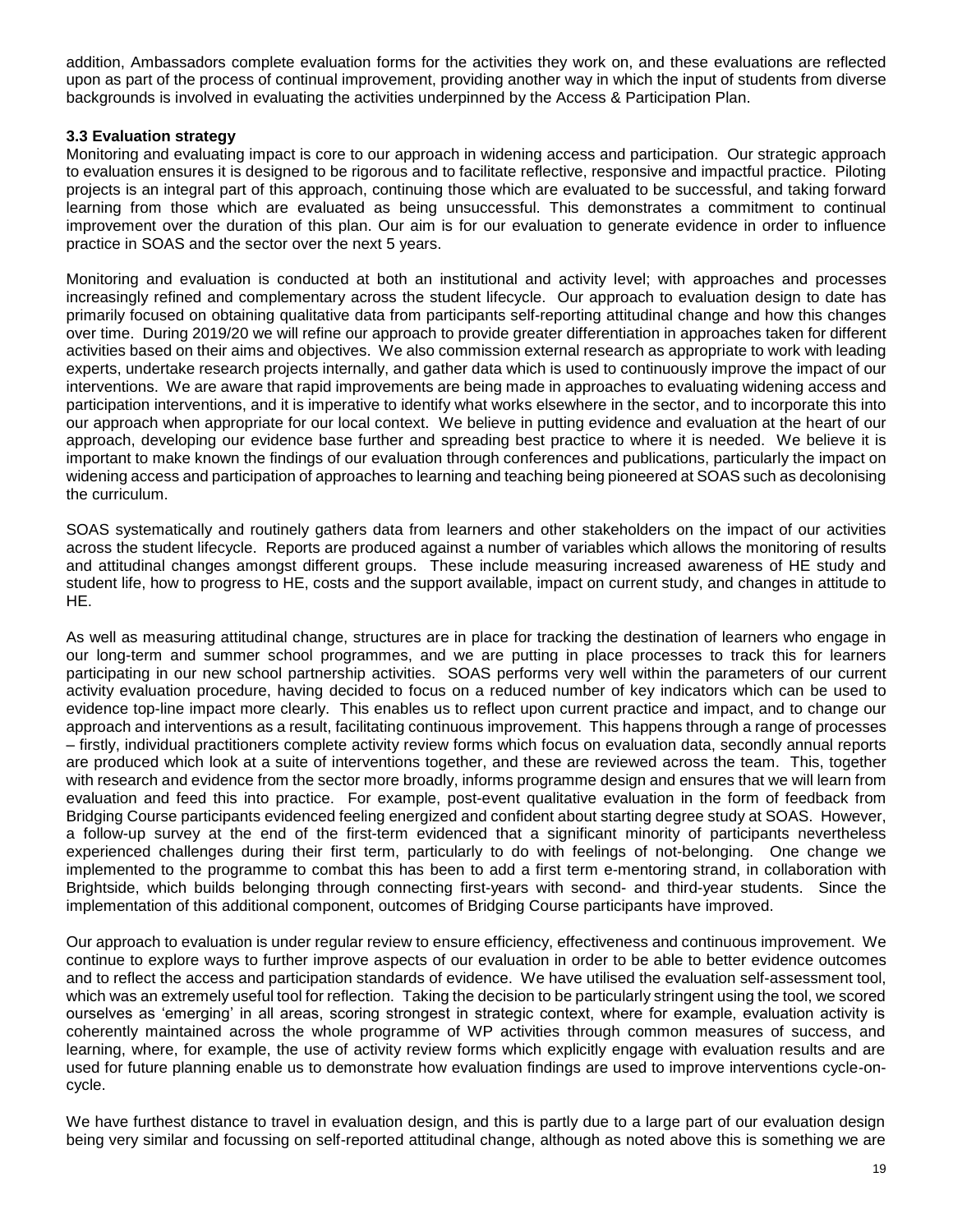changing. We have prioritised improvement in evaluation design, and are putting in place for 2019/20 a new shared procedure for the design of evaluation and indeed of programmes to explicitly document the rationale and evidence for choices made. This is partly a response to the recognition that a significant amount of embodied knowledge within the department is implicit in our practice rather than made explicit and documented, and to further evidence continuous improvement in practice. Ensuring that it is documented will also be a focus over the coming year. In addition in 2019/20 we are implementing termly cross-institutional evaluation sharing meetings, a development from having evaluation as a standing item on WP team meetings. A full action plan for improvement will be in place for 2019/20 and we will undertake the self-assessment on a regular basis to track progress on the action plan and to identify areas for continuous improvement.

Further, the central Widening Participation department works closely with colleagues in the Planning department to understand the access, success and progression of students from underrepresented backgrounds, and to reflect on a regular basis in order to inform our practice. This includes the analysis of the make-up of the current student body by certain protected characteristics and widening participation indicators, but also departmental-level analyses which enable us to pinpoint the patterns of outcomes of students from underrepresented backgrounds at a more granular level. The WP and Planning departments continue to work increasingly closely together in order to identify and develop further areas where data is sufficiently robust to provide the evidence for developing and delivering additional interventions.

The work of evaluation is explicit in the role of the central team who primarily deliver work in access and participation at SOAS. During 2019-20, as the new access and participation strategy and departmental success plans are developed, this capacity will be built further through the training of academic and other professional service colleagues in evaluation and research practice. This increasing body of knowledge will be drawn together by a dedicated role to further embed theories of change, and to maintain focus on progress towards the targets outlined in this plan.

We will continue to use the toolkit developed by OFFA to monitor and evaluate the impact of our financial support. This toolkit has most recently been used in the 2018/19 academic year, utilising the survey and statistical tools provided. In terms of the survey tool, a survey was sent to 166 recipients of the SOAS Excellence Bursary, entering in the HE in the 2017/18 academic year. From the 55 responses, a 4.67/5 rating for overall importance of the bursary was provided. Respondents in particular noted impact of the bursary in terms of funding core elements of studies, covering essential costs and feeling less anxious during studies. This tallies with previous findings obtained using the survey tool which also mentioned increasing feelings of being valued by SOAS and to helping recipients to manage family responsibilities.

In addition to the survey tool, the statistical tool was used to undertake a binary logistic regression analysis. This highlighted no statistical significance of financial support provided for 2010/11 and 2011/12 entrants in terms of degree completion, degree result and graduate outcome. Conversely, the tool did illustrate statistical significance for 2014/15 and 2015/16 recipients in terms of degree continuation. We will continue the use of the survey and statistical tools on an annual basis, and will from 2019/20 also use the interview tool to broaden the insight gained and to drill down further into questions such as the ideal value of the bursary, in how many instalments it should be disbursed to be most effective, and so on. This ongoing review will enable us to strengthen our provision of financial support over the duration of the plan.

#### **3.4 Monitoring progress against delivery of the plan**

The Pro-Director (Learning and Teaching) is the senior manager with ultimate responsibility for widening access and participation, supported by the Associate Director of Student Welfare. SOAS' commitment to access is further supported by departments through the planning, implementation and monitoring of various measures, particularly in relation to retention, progression and collaboration.

Performance in widening access and participation are monitored by the Teaching, Learning & Student Outcomes Committee (chaired by the Pro-Director (Learning and Teaching)), and its sub-committee the Student Outcomes Panel (chaired by the Associate Director of Student Welfare), and discussed at the highest level by Academic Board, Executive Board and the Board of Trustees. The Board of Trustees will monitor the implementation the plan through annual reports provided by the Pro-Director (Learning and Teaching) and the Head of Widening Participation. There is student representation at all of these committees to ensure students are fully able to contribute to and shape approaches and monitoring of the delivery of the plan. In addition, widening access and participation issues are also considered by the Student Experience & Engagement Committee and the Equality, Diversity and Inclusion Committee, further aligning institutional approaches.

Beyond the formal committee structure, all areas of SOAS have a responsibility to support, promote and embed widening access and participation. In line with best practice identified in OFFA's "*Understanding a whole institution approach to widening participation*" research, we are committed to embedding widening access and participation into all considerations across the institution, with a top-down, bottom-up approach to ensure effective expansion of existing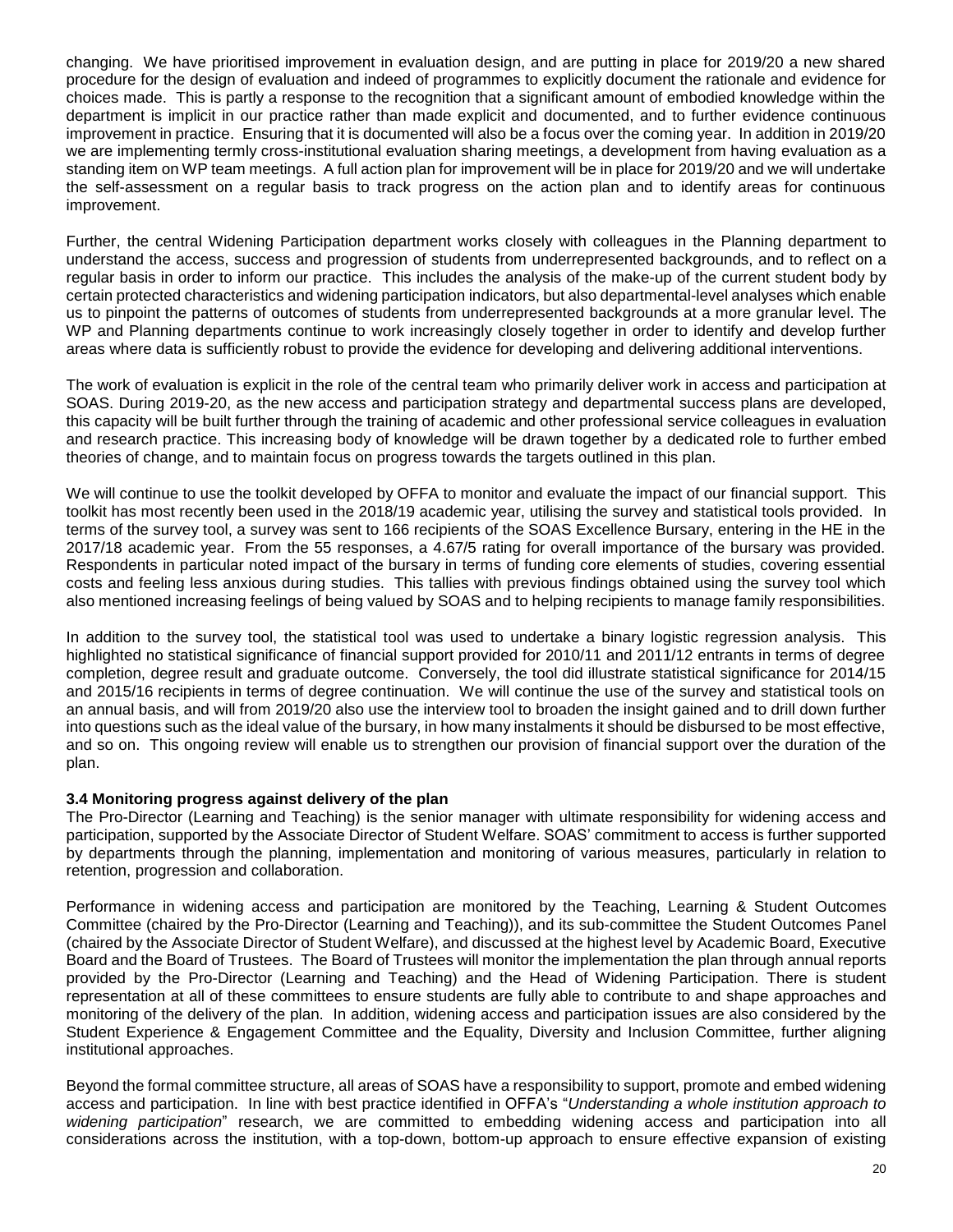pockets of excellence towards a fully inclusive institution model. The development of the institutional Access & Participation Strategy will be an integral part of this approach.

The core SOAS Widening Participation department is based in Library & Learning Services Directorate and is an integral part of the Centre of Innovation, Learning and Teaching (CILT). The department works extensively across the whole institution on issues of access, admissions criteria, student success and progression including with all teams in Student & Academic Experience, all academic departments, and the Students' Union. The implementation of this Access & Participation Plan will be supported by all these areas of SOAS.

The body responsible for the drafting and delivery of the Access & Participation Plan is a steering group comprised of the Pro-Director (Learning and Teaching), Academic Registrar, Director of Library and Learning Services, Director of CILT, Director of Student and Academic Experience, Head of Widening Participation, Widening Participation Manager (Outreach & Progression), Head of Student Advice and Welfare, Head of Equality and Diversity Committee, Director of Student Recruitment, Marketing and Admissions, the Fees Deputy Manager, and members of the Students' Union Executive: the Co-Presidents (Democracy and Education), and (Welfare and Campaigns), the People of Colour Officer and the Working Class Students' Officer. This group reports to the Director of SOAS who also reports to the Board of Trustees which provides the Board with full engagement and updates on the progress towards meetings the targets outlined in this plan.

As part of our commitment to continuous improvement, we have responded to the establishment of the Office for Students by reviewing the process undertaken for the drafting and delivery of our Access & Participation Plan. This review has informed the practice outlined in this plan. It will be further informed by the development of our Access & Participation Strategy and will be based on existing best practice and these underlying principles: that it is imperative to ensure full involvement of students from diverse backgrounds, and that it must involve members of staff involved in all phases of the student lifecycle across the institution. This will include a comprehensive review of the Access and Participation Steering Group which will be reconstituted following the development of the new Access and Participation Strategy.

The new group will oversee the development and monitoring of an action plan for 2019-20 and beyond, in collaboration with the Students' Union, and support the implementation of the Access & Participation Plan. The Head of Widening Participation will be responsible for producing and delivering the action plan, reporting to the Pro-Director (Learning and Teaching).

Monitoring of the progress towards meeting the targets outlined in this plan will be done once a term when the group meets to discuss strategic focus, evaluation and levels of investment. The core element of these regular meetings will be to understand progress against targets using institutional data and proxies to estimate what impact measures and activities are having to date. These meetings are critical to identifying areas for concern and what actions might need to be taken to address worsening progress. This would include the establishment of a constituted special intervention task group to intervene with those academic or professional service departments where target students outcomes are worsening. Ultimately areas of concern will be reported to the Pro-Director (Learning and Teaching) who chairs TeLSOC as the committee who can impose sanctions to ensure individuals or departments improve in the required areas. The Board of Trustees reports will ensure the School satisfies its ongoing conditions of registration with the OfS.

#### **4. Provision of information to students**

SOAS provides clear, accessible and timely information to applicants and potential students on our undergraduate fees and financial support. Information on fees and financial support is provided through our institutional website and the UCAS website in sufficient time and level of detail to enable prospective students to make an informed choice. We will continue to publish this information on these websites.

Regarding the financial support available, we will make clear any eligibility criteria and the application process to be considered for the SOAS Bursary in time for applicants to consider this information when making applications to university. This will also be included in our leaflet on financial support which is distributed to schools and colleges, and which is produced in conjunction with students from underrepresented backgrounds.

Financial support is targeted at students most in financial need. All undergraduate students with a household income under £25,000 entering SOAS from 2020/21 to 2024/25 will receive the SOAS Bursary which totals £4,500. This is distributed as £1,500 per year for three years of study (not including language year abroad).

We have undertaken a student-centered project regarding our bursaries that focuses upon ensuring that information about our financial support is clear and accessible. This has resulted in changes to how information is communicated to prospective students particularly those from low household income and from lower socioeconomic groups. In addition,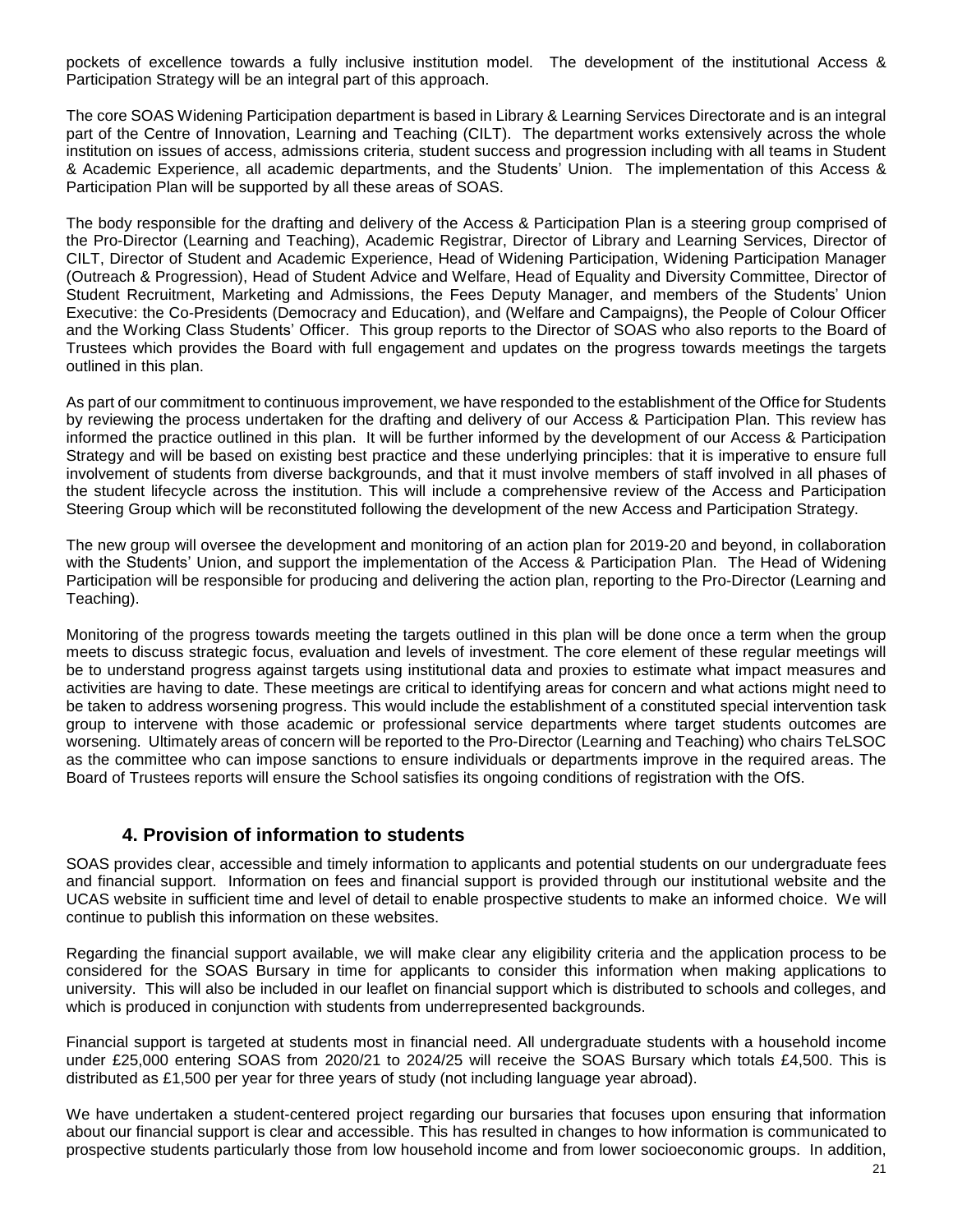our Access and Participation Plan will be available through the SOAS website providing access and information to all students.

### **5. Appendix**

The OfS will append the following items from the fees and targets and investment documents when an access and participation plan is published:

- 1. Targets (tables 2a, 2b and 2c in the targets and investment plan)
- 2. Investment summary (tables 4a and 4b in the targets and investment plan)
- 3. Fee summary (table 4a and 4b in the fee information document)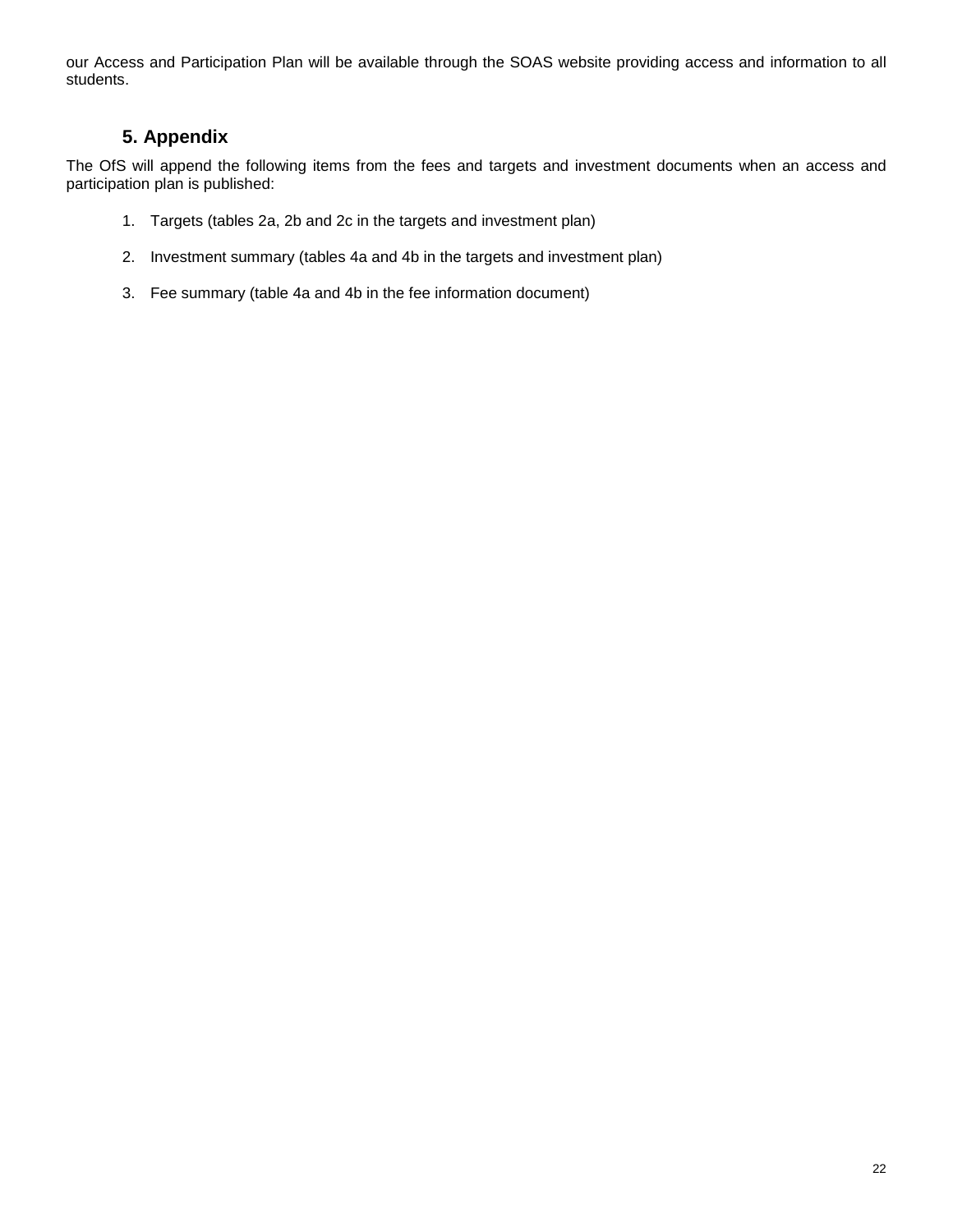**Provider UKPRN: 10007780**

\*course type not listed

**Inflationary statement:** 

We do not intend to raise fees annually

## **Table 4a - Full-time course fee levels for 2020-21 entrants**

| <b>Full-time course type:</b>    | Additional information: | Course fee: |
|----------------------------------|-------------------------|-------------|
| First degree                     | BA, BSc, LLB            | £9,250      |
| <b>Foundation degree</b>         |                         |             |
| Foundation year/Year 0           |                         |             |
| HNC/HND                          |                         |             |
| CertHE/DipHE                     |                         |             |
| Postgraduate ITT                 |                         |             |
| Accelerated degree               |                         |             |
| Sandwich year                    |                         |             |
| Erasmus and overseas study years |                         |             |
| <b>Other</b>                     |                         |             |

### **Table 4b - Sub-contractual full-time course fee levels for 2020-21 entrants**



# Access and participation plan *Provider name: The School of Oriental and African Studies* **Fee information 2020-21**

| Sub-contractual full-time course type:                      | <b>Additional information:</b>       | <b>Course fee:</b> |
|-------------------------------------------------------------|--------------------------------------|--------------------|
| <b>First degree</b>                                         |                                      |                    |
| <b>Foundation degree</b>                                    |                                      |                    |
| Foundation year/Year 0                                      |                                      |                    |
| HNC/HND                                                     |                                      |                    |
| CertHE/DipHE                                                |                                      |                    |
| Postgraduate ITT                                            |                                      |                    |
| <b>Accelerated degree</b>                                   |                                      |                    |
| Sandwich year                                               |                                      |                    |
| Erasmus and overseas study years                            |                                      |                    |
| Other                                                       |                                      | <b>sk</b>          |
| Table 4c - Part-time course fee levels for 2020-21 entrants |                                      |                    |
|                                                             |                                      |                    |
| Part-time course type:                                      | <b>Additional information:</b>       | <b>Course fee:</b> |
| <b>First degree</b>                                         |                                      |                    |
| Foundation degree                                           |                                      |                    |
| Foundation year/Year 0                                      |                                      |                    |
| HNC/HND                                                     |                                      |                    |
| CertHE/DipHE                                                | All other Certificates               | £4,625             |
| CertHE/DipHE                                                | <b>Graduate Diploma in Economics</b> | £3,845             |
| Postgraduate ITT                                            |                                      |                    |
| <b>Accelerated degree</b>                                   |                                      |                    |
| Sandwich year                                               |                                      |                    |
| Erasmus and overseas study years                            |                                      |                    |

**Table 4d - Sub-contractual part-time course fee levels for 2020-21 entrants**

## **Summary of 2020-21 entrant course fees**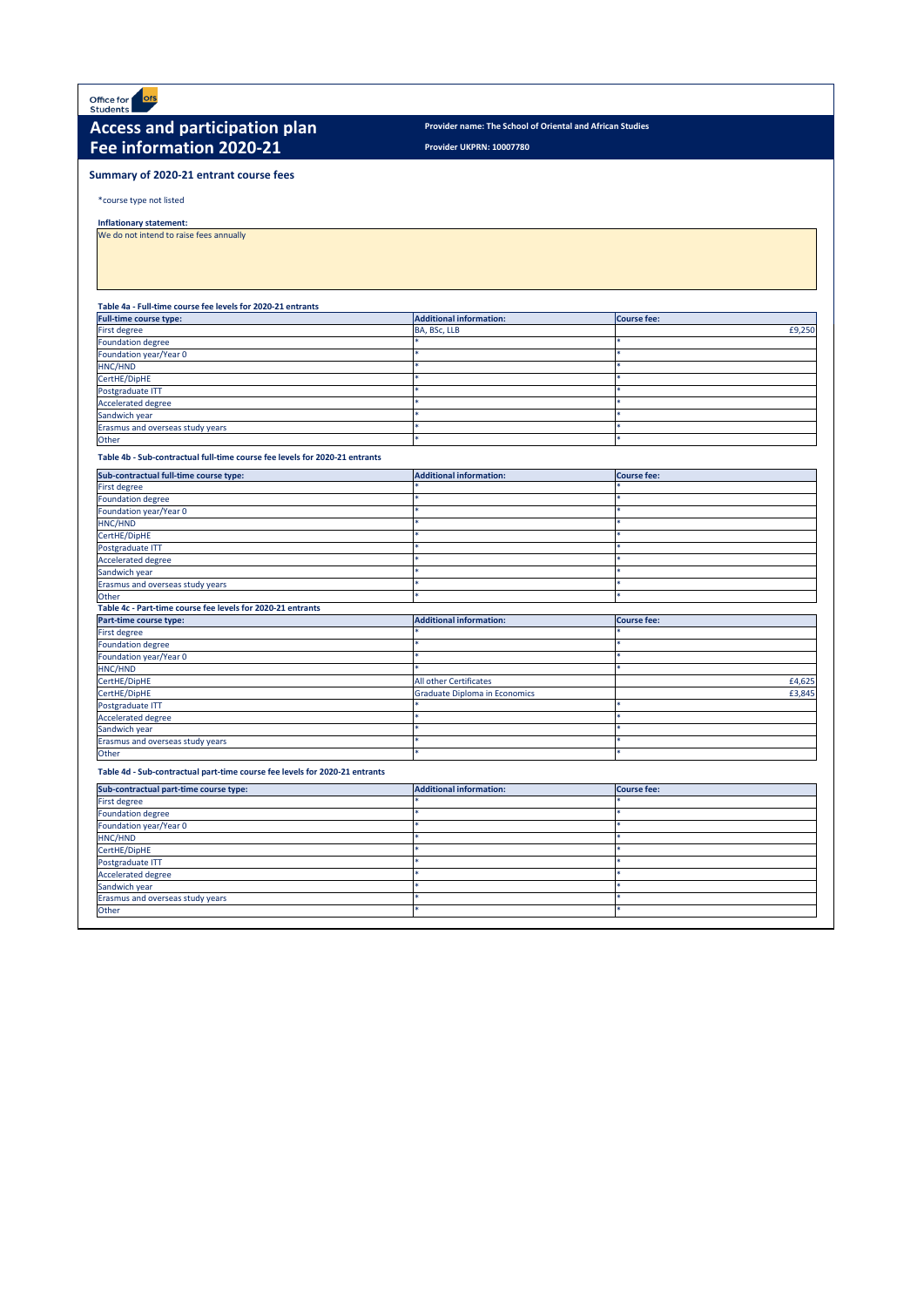Office for ofs<br>Students

# **Targets and investment plan** Provider name: The School of Oriental and African Studies **2020-21 to 2024-25** Provider UKPRN: 10007780

## **Investment summary**

|--|

The OfS requires providers to report on their planned investment in access, financial support and research and evaluation in their access and participation plan. The OfS does not require providers to report on investment in student success and progression in the access and participation plans and therefore investment in these areas is not recorded here.

The investment forecasts below in access, financial support and research and evaluation does not represent not the total amount spent by providers in these areas. It is the additional amount that providers have committed following the introduction of variable fees in 2006-07. The OfS does not require providers to report on investment in success and progression and therefore investment in these areas is not represented.

The figures below are not comparable to previous access and participation plans or access agreements as data published in previous years does not reflect latest provider projections on student numbers.

| Access and participation plan investment summary (£) |             | <b>Academic year</b> |               |               |               |  |  |  |  |  |  |
|------------------------------------------------------|-------------|----------------------|---------------|---------------|---------------|--|--|--|--|--|--|
|                                                      | 2020-21     | 2021-22              | 2022-23       | 2023-24       | 2024-25       |  |  |  |  |  |  |
| Total access activity investment (£)                 | £464,582.12 | £475,242.58          | £486,367.85   | £497,978.18   | £510,094.71   |  |  |  |  |  |  |
| Access (pre-16)                                      | £232,291.06 | £237,621.29          | £243,183.92   | £248,989.09   | £255,047.36   |  |  |  |  |  |  |
| Access (post-16)                                     | £176,541.20 | £180,592.18          | £184,819.78   | £189,231.71   | £193,835.99   |  |  |  |  |  |  |
| <b>Access (adults and the community)</b>             | £32,520.75  | £33,266.98           | £34,045.75    | £34,858.47    | £35,706.63    |  |  |  |  |  |  |
| <b>Access (other)</b>                                | £23,229.11  | £23,762.13           | £24,318.39    | £24,898.91    | £25,504.74    |  |  |  |  |  |  |
| <b>Financial support <math>(f)</math></b>            | £789,436.25 | £885,500.00          | £1,005,500.00 | £1,103,000.00 | £1,164,500.00 |  |  |  |  |  |  |
| <b>Research and evaluation <math>(f)</math></b>      | £42,200.33  | £44,040.26           | £45,960.42    | £47,964.29    | £50,055.54    |  |  |  |  |  |  |

Note about the data:

| Table 4b - Investment summary (HFI%)<br>Access and participation plan investment summary (%HFI) |               |               | <b>Academic year</b> |               |               |
|-------------------------------------------------------------------------------------------------|---------------|---------------|----------------------|---------------|---------------|
|                                                                                                 | 2020-21       | 2021-22       | 2022-23              | 2023-24       | 2024-25       |
| Higher fee income (EHFI)                                                                        | £4,764,395.00 | £4,768,410.00 | £5,124,070.00        | £5,124,070.00 | £5,124,070.00 |
| <b>Access investment</b>                                                                        | 8.6%          | 8.7%          | 8.3%                 | 8.9%          | 9.8%          |
| <b>Financial support</b>                                                                        | 15.4%         | 15.4%         | 15.4%                | 16.4%         | 16.9%         |
| <b>Research and evaluation</b>                                                                  | 0.0%          | 0.0%          | 0.0%                 | 0.0%          | 0.0%          |
| <b>Total investment (as %HFI)</b>                                                               | 24.0%         | 24.1%         | 23.7%                | 25.3%         | 26.7%         |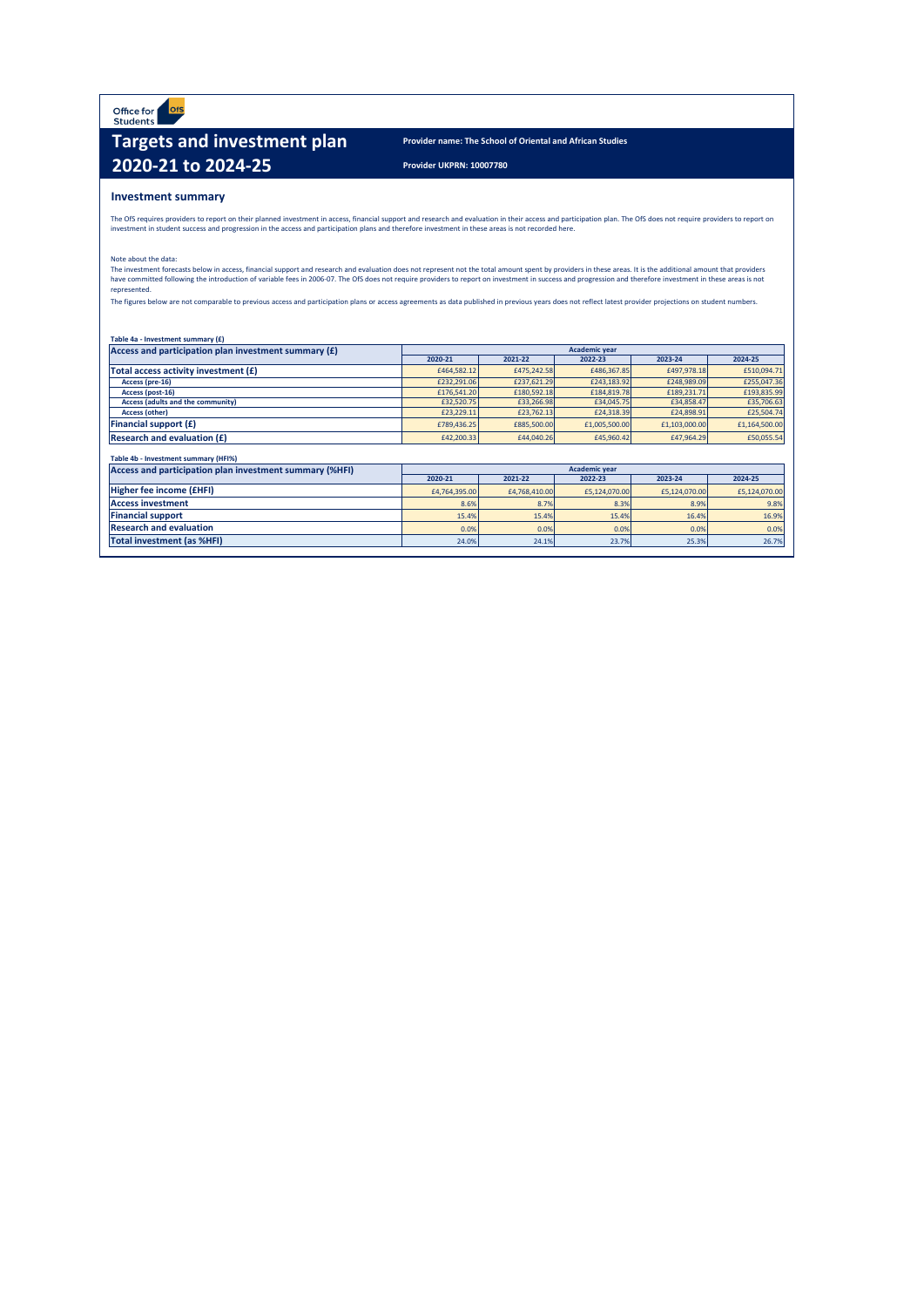## **Provider name: The School of Oriental and African Studies**

**Table 2a - Access**

| Aim (500 characters maximum)                                                             | Reference        | <b>Target group</b>                      | Description (500 characters maximum)                                  | Is this target | Data source                                | <b>Baseline year</b> |         | Baseline data   Yearly milestones |         |                  |                  |                           | <b>Commentary on milestones/targets (500 characters maximum)</b>                                                                                                                                                                                              |
|------------------------------------------------------------------------------------------|------------------|------------------------------------------|-----------------------------------------------------------------------|----------------|--------------------------------------------|----------------------|---------|-----------------------------------|---------|------------------|------------------|---------------------------|---------------------------------------------------------------------------------------------------------------------------------------------------------------------------------------------------------------------------------------------------------------|
|                                                                                          | number           |                                          |                                                                       | collaborative? |                                            |                      |         | 2020-21                           | 2021-22 |                  |                  | $2022-23$ 2023-24 2024-25 |                                                                                                                                                                                                                                                               |
| To reduce the gap in participation<br>in HE for students from<br>underrepresented groups | PTA_1            | Low Participation<br>Neighbourhood (LPN) | Gap between entry rates for POLAR4 quintile 5: quintile 1<br>students |                | The access and<br>participation<br>dataset | 2017-18              | $44$ pp | 42pp                              | 41pp    | 39 <sub>pp</sub> | 37 <sub>pp</sub> | 35 <sub>pp</sub>          | Target no. of students from POLAR4 Q1 in YR 5= 44 to reduce gap to<br>40pp (if Q2-5 remained the same). [Actual student numbers cited in<br>relation to all targets are approximate, and have been calculated<br> internally to give an indication of scale.] |
|                                                                                          | $PTA_2$          |                                          |                                                                       |                |                                            |                      |         |                                   |         |                  |                  |                           |                                                                                                                                                                                                                                                               |
|                                                                                          | PTA <sub>3</sub> |                                          |                                                                       |                |                                            |                      |         |                                   |         |                  |                  |                           |                                                                                                                                                                                                                                                               |
|                                                                                          | <u>PTA_4</u>     |                                          |                                                                       |                |                                            |                      |         |                                   |         |                  |                  |                           |                                                                                                                                                                                                                                                               |
|                                                                                          | PTA <sub>5</sub> |                                          |                                                                       |                |                                            |                      |         |                                   |         |                  |                  |                           |                                                                                                                                                                                                                                                               |
|                                                                                          | PTA 6            |                                          |                                                                       |                |                                            |                      |         |                                   |         |                  |                  |                           |                                                                                                                                                                                                                                                               |
|                                                                                          | PTA_7            |                                          |                                                                       |                |                                            |                      |         |                                   |         |                  |                  |                           |                                                                                                                                                                                                                                                               |
|                                                                                          | PTA <sub>8</sub> |                                          |                                                                       |                |                                            |                      |         |                                   |         |                  |                  |                           |                                                                                                                                                                                                                                                               |

| Aim (500 characters maximum)                                                               | Reference        | <b>Target group</b> | <b>Description</b>                                                                                           | Is this target | <b>Data source</b>                         | <b>Baseline year</b> | <b>Baseline data</b> | <b>Yearly milestones</b> |         |         |                 |                 | Commentary on milestones/targets (500 characters maximum)                                                                                                                                                                                                 |
|--------------------------------------------------------------------------------------------|------------------|---------------------|--------------------------------------------------------------------------------------------------------------|----------------|--------------------------------------------|----------------------|----------------------|--------------------------|---------|---------|-----------------|-----------------|-----------------------------------------------------------------------------------------------------------------------------------------------------------------------------------------------------------------------------------------------------------|
|                                                                                            | number           |                     |                                                                                                              | collaborative? |                                            |                      |                      | 2020-21                  | 2021-22 | 2022-23 | 2023-24         | 2024-25         |                                                                                                                                                                                                                                                           |
| To eradicate the gap in non-<br>continuation for students of mixed PTS 1<br>ethnicity      |                  | Ethnicity           | Gap between non-continuation for mixed students: all<br>other ethnicities                                    | <b>No</b>      | The access and<br>participation<br>dataset | 2016-17              | 5pp                  | 4pp                      | 3pp     | 2pp     | 1pp             | 0pp             | Continuation of mixed ethnicity students would need to improve by<br>roughly 3 students per year out of 60-90, above any overall change in UG<br>continuation. Measures put in place by YR2 for faster progress                                           |
| To eradicate the gap in non-<br>continuation for mature students                           | PTS <sub>2</sub> | Mature              | Gap between non-continuation for mature students:<br>young students                                          |                | The access and<br>participation<br>dataset | 2016-17              | 13pp                 | 12pp                     | 10pp    | 3pp     | 4pp             | 0pp.            | Continuation of mature students would need to improve by roughly 20<br>students per year out of 160-170, above any overall change in UG<br>continuation. Measures put in place by YR2 for faster progress                                                 |
| To eradicate the gap in non-<br>continuation for students with<br>mental health disability | PTS <sub>3</sub> | <b>Disabled</b>     | Gap between non-continuation for students with mental<br>health disability: no known disability              | INo I          | The access and<br>participation<br>dataset | 2016-17              | 10pp                 | $9$ pp                   | 8pp     | 6pp     | 3pp             | 0pp             | Continuation of students with a mental health condition would need to<br>improve by roughly 1 student per year out of 30-40, above any overall<br>change in UG continuation. Measures put in place by YR2 for faster<br>progress                          |
| To eradicate the gap in degree<br>attainment for students from IMD   PTS 4<br>quintile 1   |                  | Socio-economic      | Gap between attainment for IMD quintile 1: quintile 5<br>students                                            | No.            | The access and<br>participation<br>dataset | 2017-18              | 10pp                 | 8pp                      | 6pp     | 3pp     | 2 <sub>pp</sub> | 0pp             | Target no. of students from IMD Q1 achieving a good degree in YR 5= an<br>additional 13 per year out of 70-120 (if student numbers and Q5<br>attainment remained the same). Measures put in place by YR2 for faster<br>progress                           |
| To eradicate the attainment gap for $\vert$ PTS_5<br>black students                        |                  | Ethnicity           | Gap between attainment for black students: white<br>students                                                 | N٥             | The access and<br>participation<br>dataset | 2017-18              | 15pp                 | 14pp                     | 12pp    | 10pp    | 5pp             | Opp             | Target no. of black students achieving a good degree in YR 5= an<br>additional 9 per year out of 40-60 (if student numbers and white<br>attainment remained the same). Measures put in place by YR2 for faster<br>progress                                |
| To eradicate the attainment gap for $pTS_6$<br>students from BAME backgrounds              |                  | Ethnicity           | Gap between attainment between BAME students: white<br>students                                              |                | The access and<br>participation<br>dataset | 2017-18              | 8pp                  | 6pp                      | 5pp     | 4pp     | 2pp             | Opp             | Target no. of BAME students achieving a good degree in YR 5= an<br>additional 21 per year out of 250-320 (if student numbers and white<br>attainment remained the same). Measures put in place by YR2 for faster<br>progress                              |
| To reduce the gap in degree<br>attainment for mature students                              | PTS <sub>7</sub> | Mature              | Gap between attainment between mature students: young $\big _{\rm No}$<br>students                           |                | The access and<br>participation<br>dataset | 2017-18              | 11pp                 | 10pp                     | $9$ pp  | 8pp     | 7pp             | 6pp             | Target no. of mature students achieving a good degree in YR 5= an<br>additional 3 per year out of 60-90 (if student numbers and young<br>attainment remained the same). Measures put in place by YR2 for faster<br>progress                               |
| To eradicate the gap in degree<br>attainment for BAME students<br>from IMD quintiles 1+2   | PTS 8            | Multiple            | Gap between attainment between Black IMD quintiles $1+2$  No<br>students: White IMD quintiles 3+4+5 students |                | The access and<br>participation<br>dataset | 2017-18              | 11pp                 | 10pp                     | $9$ pp  | 8pp     | 4pp             | 0 <sub>pp</sub> | Target no. of BAME students from IMD Q1+2 achieving a good degree in<br>YR 5= an additional 21 per year out of 130-190 (if student numbers and<br>$\sqrt{Q}$ 3-5 white attainment remained the same). Measures put in place by<br>YR3 for faster progress |

| Aim (500 characters maximum)                                                         | <b>Reference</b> | <b>Target group</b> | <b>Description</b>                                                                                      | Is this target | Data source                                | <b>Baseline year</b> |      | Baseline data   Yearly milestones |      | Commentary on milestones/targets (500 characters maximum) |                                 |                                                                                                                                                                                                                                                                                                                                                             |
|--------------------------------------------------------------------------------------|------------------|---------------------|---------------------------------------------------------------------------------------------------------|----------------|--------------------------------------------|----------------------|------|-----------------------------------|------|-----------------------------------------------------------|---------------------------------|-------------------------------------------------------------------------------------------------------------------------------------------------------------------------------------------------------------------------------------------------------------------------------------------------------------------------------------------------------------|
|                                                                                      | number           |                     |                                                                                                         | collaborative? |                                            |                      |      | 2020-21                           |      |                                                           | 2021-22 2022-23 2023-24 2024-25 |                                                                                                                                                                                                                                                                                                                                                             |
| eradicate the gap in progression $p_{\text{TP}_1}$<br>r students from IMD quintile 1 |                  | Socio-economic      | Gap between progression for students from IMD quintile 1: $\vert_{\text{Yes}}$<br><b>IMD</b> quintile 5 |                | The access and<br>participation<br>dataset | $2015 - 16$          | 20pp | 18 <sub>pp</sub>                  | 16pp | 12pp                                                      | 6pp                             | Target no. of students from IMD Q1 progressing to employment/ further<br>study in YR 5= an additional 14 per year out of 40-70 (if the $Q5$<br>progression rate remained the same). Measures put in place by YR2 for<br>faster progress. NB 2015-16 is the latest available year in the APP<br>dataset so we have cited it as the baseline for this target. |
|                                                                                      |                  |                     |                                                                                                         |                |                                            |                      |      |                                   |      |                                                           |                                 |                                                                                                                                                                                                                                                                                                                                                             |
|                                                                                      |                  |                     |                                                                                                         |                |                                            |                      |      |                                   |      |                                                           |                                 |                                                                                                                                                                                                                                                                                                                                                             |
|                                                                                      |                  |                     |                                                                                                         |                |                                            |                      |      |                                   |      |                                                           |                                 |                                                                                                                                                                                                                                                                                                                                                             |
|                                                                                      |                  |                     |                                                                                                         |                |                                            |                      |      |                                   |      |                                                           |                                 |                                                                                                                                                                                                                                                                                                                                                             |

**Table 2c - Progression** To eradicate the gap in progression  $\vert_{\text{PTP\_1}}$ To eradicate the gap in progression  $\begin{bmatrix} \mathsf{PTP\_1} \\ \mathsf{PTP\_1} \end{bmatrix}$  Socio-economic (Gap between progression for students from IMD quintile 1: Yes The  $acc$  $particip$ dataset PTP\_2 PTP\_3 PTP<sub>4</sub> PTP\_5 **number Target group Description Description Is this target collaborative?** 

# **Targets and investment plan 2020-21 to 2024-25**

## **Targets**